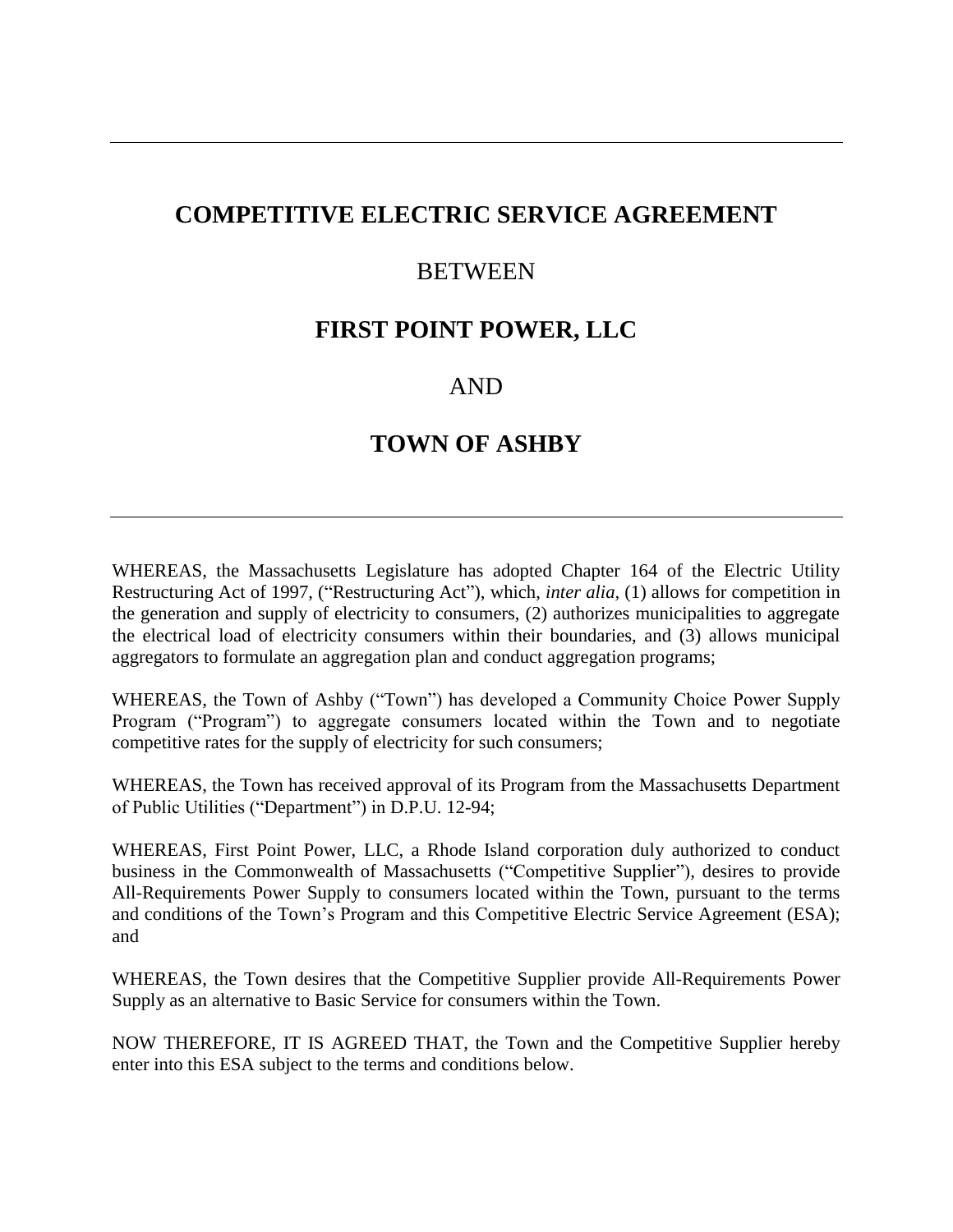## **ARTICLE 1 DEFINITIONS**

Capitalized and in bold type terms that are used but not defined in the body of this ESA, including the Exhibits hereto, shall be defined as set forth in this Article 1. Words defined in this Article 1 which are capitalized shall be given their common and ordinary meanings when they appear without capitalization in the text. Words not defined herein shall be given their common and ordinary meanings.

**1.1 All-Requirements Power Supply -** The service under which the Competitive Supplier provides all of the electrical energy, capacity, reserves, and ancillary services, transmission services, transmission and distribution losses, congestion management, any costs associated with meeting the Renewable Portfolio Standard, and other such services or products necessary to provide firm power supply to Participating Consumers at the Point of Sale.

**1.2 Bankruptcy** - With respect to a Party, such Party (i) ceases doing business as a going concern, generally does not pay its debts as they become due or admits in writing its inability to pay its debts as they become due, files a voluntary petition in bankruptcy or is adjudicated bankrupt or insolvent, or files any petition or answer seeking any reorganization, arrangement, composition, readjustment, liquidation, dissolution or similar relief under the present or any future federal bankruptcy code or any other present or future applicable federal, state or other Governmental Rule, or seeks or consents to or acquiesces in the appointment of any trustee, receiver, custodian or liquidator of said Party or of all or any substantial part of its properties, or makes an assignment for the benefit of creditors, or said Party takes any corporate action to authorize or that is in contemplation of the actions set forth in this clause (i); or (ii) a proceeding is initiated against the Party seeking any reorganization, arrangement, composition, readjustment, liquidation, dissolution or similar relief under the present or any future federal bankruptcy code or any other Governmental Rule and, such proceeding is not dismissed within ninety (90) days after the commencement, or any trustee, receiver, custodian or liquidator of said Party or of all or any substantial part of its properties is appointed without the consent or acquiescence of said Party, and such appointment is not vacated or stayed on appeal or otherwise within ninety (90) days after the appointment, or, within ninety (90) days after the expiration of any such stay, has not been vacated, *provided that*, notwithstanding the foregoing, the exercise of rights to take over operation of a Party's assets, or to foreclose on any of a Party's assets, by a secured creditor of such Party (including the appointment of a receiver or other representative in connection with the exercise of such rights) shall not constitute a Bankruptcy.

**1.3 Basic Service -** As defined in M.G.L. c. 164, § 1 and in orders of the Department, as amended or promulgated, as the case may be, from time to time.

**1.4 Commercially Reasonable** - Any of the practices, methods and acts which, in the exercise of reasonable judgment in light of the facts known, or which in the exercise of due diligence, should have been known, at the time the decision was made, would have been expected in the industry to accomplish the desired result consistent with reliability, safety, expedition, project economics and applicable law and regulations.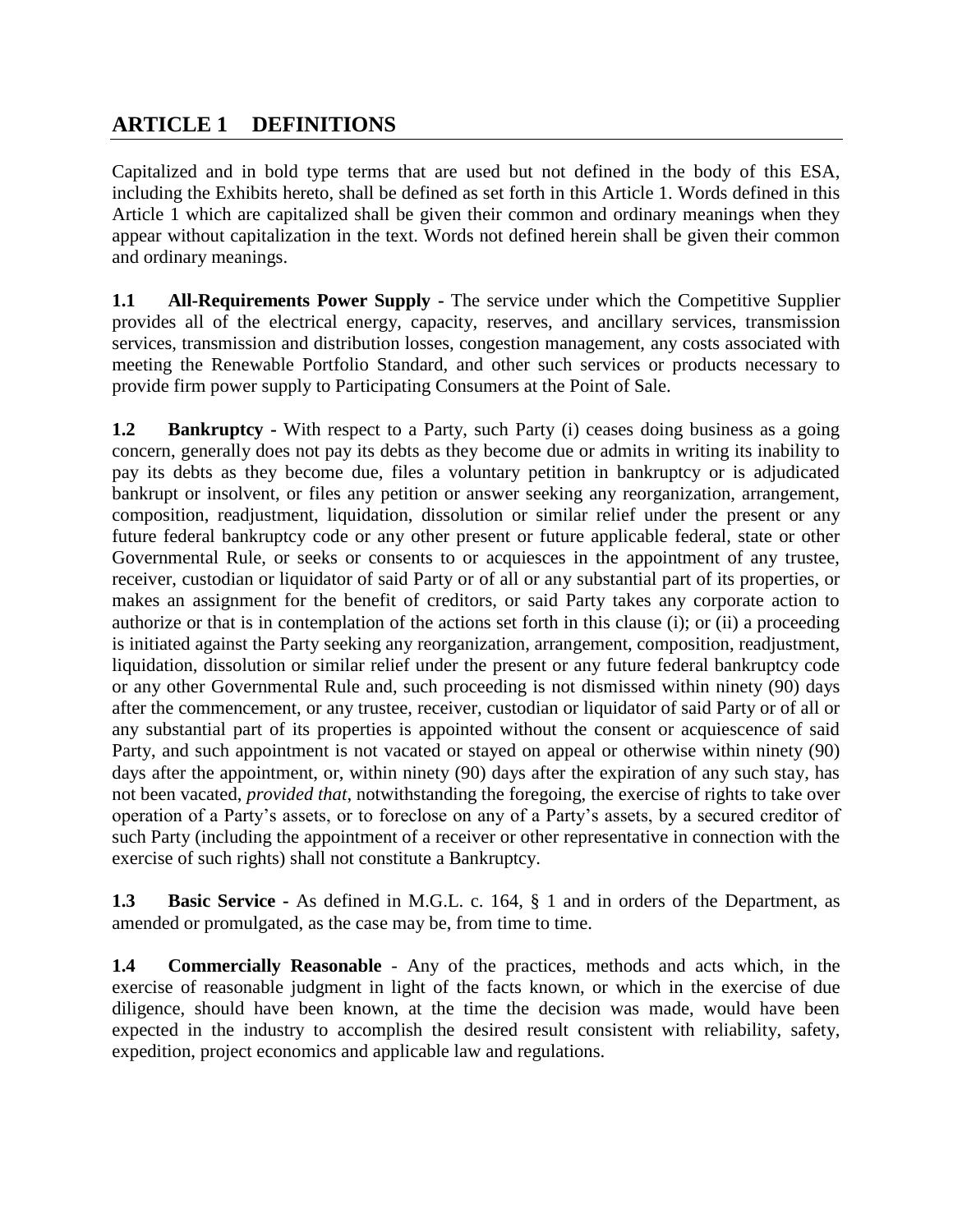**1.5 Competitive Supplier** – First Point Power, LLC, a Rhode Island corporation duly authorized to conduct business in the Commonwealth of Massachusetts.

**1.6 Delivery Term -** The period for which prices for All-Requirements Power Supply have been established, as set forth Exhibit A.

**1.7 Department** - The Massachusetts Department of Public Utilities or any successor state agency.

**1.8 EDI -** Electronic Data Interchange: The exchange of business data in a standardized format between business computer systems.

**1.9 Effective Date -** The date on which this ESA is executed by the Parties (to be determined by the later date, if the Parties execute on different dates).

**1.10 Eligible Consumers** – Residential, commercial, industrial, municipal, or other consumers of electricity who receive Basic Service from the Local Distributor as of the Effective Date, at one or more locations within the geographic boundaries of the Town. This includes (1) Basic Service consumers who have indicated that they do not want their contact information shared with Competitive Suppliers for marketing purposes; and (2) consumers receiving Basic Service plus an optional Green Power product that allows concurrent enrollment in either Basic Service or competitive supply. This excludes (1) Basic Service consumers who have asked their Local Distributor to not enroll them in competitive supply; (2) Basic Service consumers enrolled in a Green Power product that prohibits switching to a Competitive Supplier; and (3) consumers receiving competitive supply service.

**1.11 ESA -** This Competitive Electric Service Agreement.

**1.12** *Force Majeure* **-** Any cause not within the reasonable control of the affected Party which precludes that party from carrying out, in whole or in part, its obligations under this ESA, including, but not limited to, Acts of God; winds; hurricanes; tornadoes; fires; epidemics; landslides; earthquakes; floods; other natural catastrophes; strikes; lock-outs or other industrial disturbances; acts of public enemies; acts, failures to act or orders of any kind of any governmental authorities acting in their regulatory or judicial capacity, provided, however, that any such discretionary acts, failures to act or orders of any kind by the Town may not be asserted as an event of *Force Majeure* by the Town; insurrections; military action; war, whether or not it is declared; sabotage; riots; civil disturbances or explosions. Nothing in this provision is intended to excuse any Party from performing due to any governmental act, failure to act, or order, where it was reasonably within such Party's power to prevent such act, failure to act, or order. Economic hardship of either Party shall not constitute an event of *Force Majeure*.

**1.13 General Communications -** The type of communications described and defined in Article 5.6 herein.

**1.14 Governmental Authority -** Any national, state or local government, independent system operator, regional transmission owner or operator, any political subdivision thereof or any other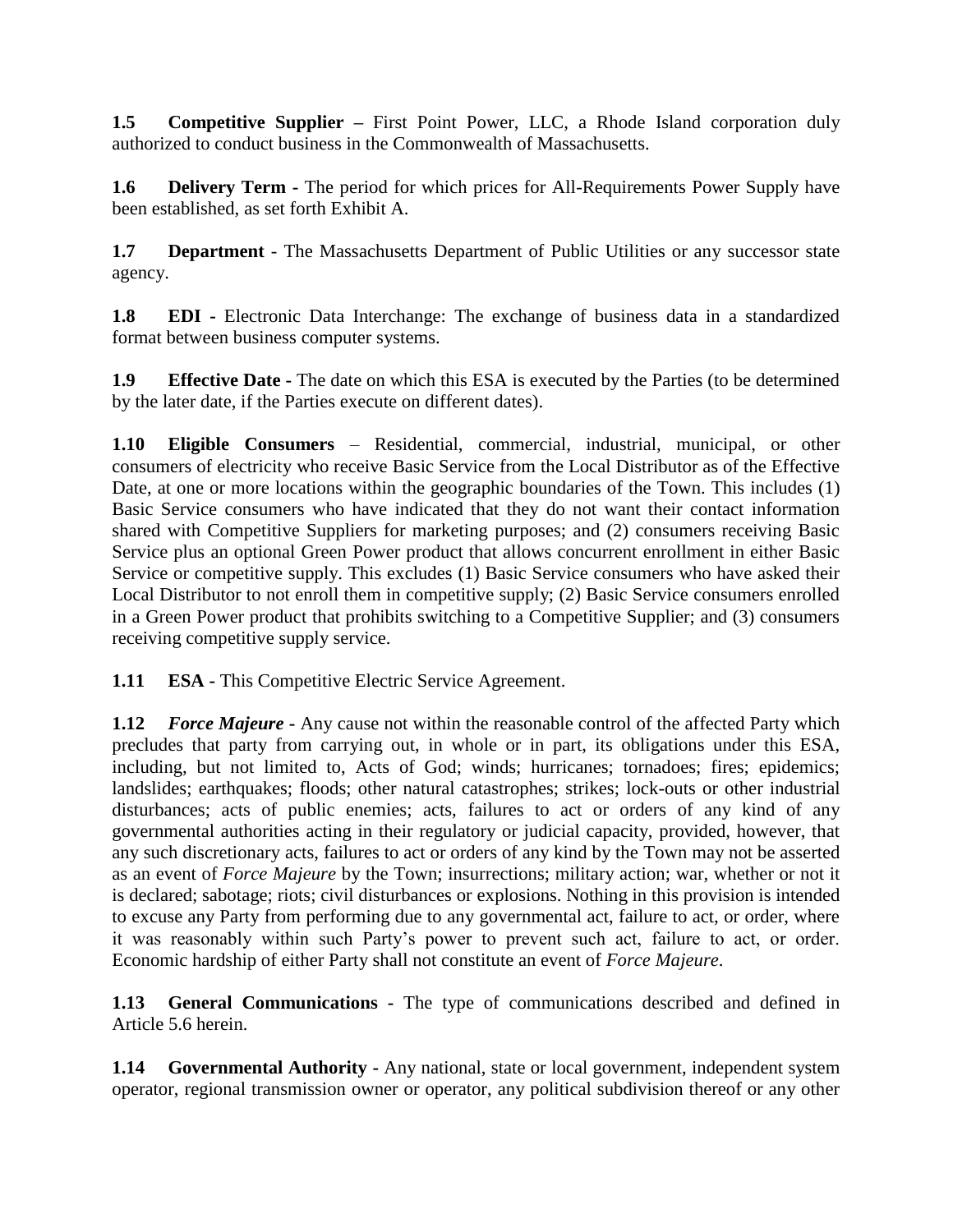governmental, judicial, regulatory, public or statutory instrumentality, authority, body, agency, department, bureau, or entity, excluding the Town.

**1.15 Governmental Rule -** Any law, rule, regulation, ordinance, order, code, permit, interpretation, judgment, decree, or similar form of decision of any Governmental Authority having the effect and force of law.

**1.16 ISO-NE -** The New England Independent System Operator, or such successor or other entity which oversees the integrated dispatch of power plants in New England and the bulk transmission of electricity throughout the New England power grid.

**1.17 kWh, kW -** Kilowatt-hour and kilowatts, respectively.

**1.18 Local Distributor** - Utility, or any successor company(ies) or entity(ies) providing electricity distribution services in the Town.

**1.19 NEPOOL -** The New England Power Pool.

**1.20 New Consumers -** Residential, commercial, industrial, municipal, or other consumers of electricity that become customers of the Local Distributor, excluding consumers who were served by third party competitive suppliers as of the Effective Date at one or more locations within the geographic boundaries of the Town after the Effective Date and which consumers are initially placed in Basic Service. Such consumers were not Eligible Consumers as of the Effective Date.

**1.21 New Taxes -** Any taxes not in effect as of the Effective Date enacted by a Governmental Authority or the Town, to be effective after the Effective Date with respect to All-Requirements Power Supply, or any Governmental Rule enacted and effective after the Effective Date resulting in application of any existing tax for the first time to Participating Consumers.

**1.22 Participating Consumers -** Eligible Consumers who are enrolled in the Program because (i) such consumers have not exercised any right to opt-out of the Program, or (ii) such consumers have elected to re-enroll or opt-in to the Program.

**1.23 Parties -** The Town and Competitive Supplier, as the context requires. In the singular, "Party" shall refer to any one of the preceding.

**1.24 Plan -** Ashby's Community Choice Power Supply Program as adopted or amended by the Town from time to time, and as approved by the Department on May 5, 2014 in D.P.U. 12-94. The Aggregation Plan is a plan developed by the Town to aggregate electricity consumers for the primary purpose of negotiating the best rates for the supply of electricity for such consumers.

**1.25 Point of Delivery -** The point of interconnection between NEPOOL Pool Transmission Facilities and the transmission facilities of the Local Distributor.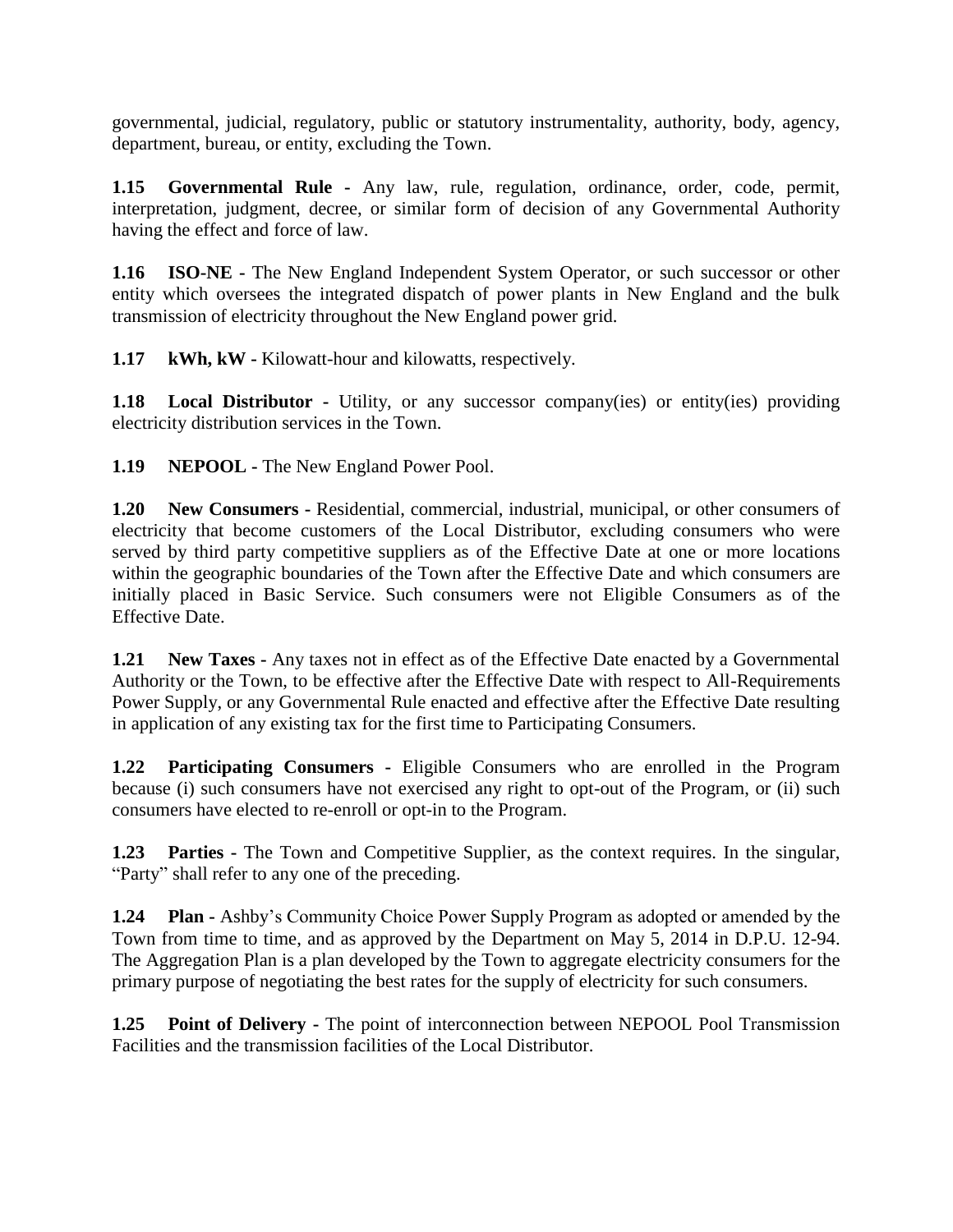**1.26 Point of Sale -** The electric meter for each Participating Consumer's account, as designated by the Local Distributor.

**1.27 Program -** Ashby's Community Choice Power Supply Program, under which, the Plan is described and implemented.

**1.28 Regulatory Event -** A change in a Governmental Rule by a Governmental Authority, including without limitation the Local Distributor's tariffs, market rules, operating protocols and definitions, that have a material effect on the services and transactions contemplated by this ESA. A "change" as used herein includes without limitation any amendment, modification, nullification, suspension, repeal, finding of unconstitutionality or unlawfulness, or any change in construction or interpretation.

**1.29 Related Documents** – The Plan and all exhibits to this ESA.

**1.30 Renewable Portfolio Standard** - The regulations promulgated pursuant to M.G.L. c. 25A, § 11F, § 11 F1/2, that require a minimum percentage of the electricity sold to end-use customers in the Commonwealth of Massachusetts to be derived from certain renewable energy generating resources beginning on January 1, 2003, as more explicitly provided for in 225 CMR 14.00 and 225 CMR 15.00, as amended from time to time.

**1.31 Retail Price -** As set forth in Exhibit A.

**1.32 Service Commencement Date -** The Participating Consumers' first meter read dates for the month of November 2021.

**1.33 Term -** As defined in Article 4.1.

# **ARTICLE 2 RIGHTS GRANTED**

## **2.1 GENERAL DESCRIPTION AND LIMITATIONS**

Competitive Supplier is hereby granted the exclusive right to provide All-Requirements Power Supply to Participating Consumers pursuant to the terms of the Program and this ESA. For the avoidance of doubt, Competitive Supplier shall be authorized to supply All-Requirements Power Supply only to Participating Consumers, and the Local Distributor will continue to have the right and obligation to supply electricity to Eligible Consumers who opt-out of the Program and remain on, or return to, Basic Service, until changes in law, regulation or policy may allow otherwise. The Parties further recognize that this ESA does not guarantee that any individual Eligible Consumer will be served by the Competitive Supplier.

In accordance with Article 3 below, all Eligible Consumers shall be automatically enrolled in the Program unless they choose to opt-out. In the event the geographic boundaries of the Town change during the term of this ESA, Competitive Supplier shall only be obligated to supply All-Requirements Service to those Participating Consumers located within the Town as such boundaries existed on the Effective Date of this ESA. As between the Parties, the Competitive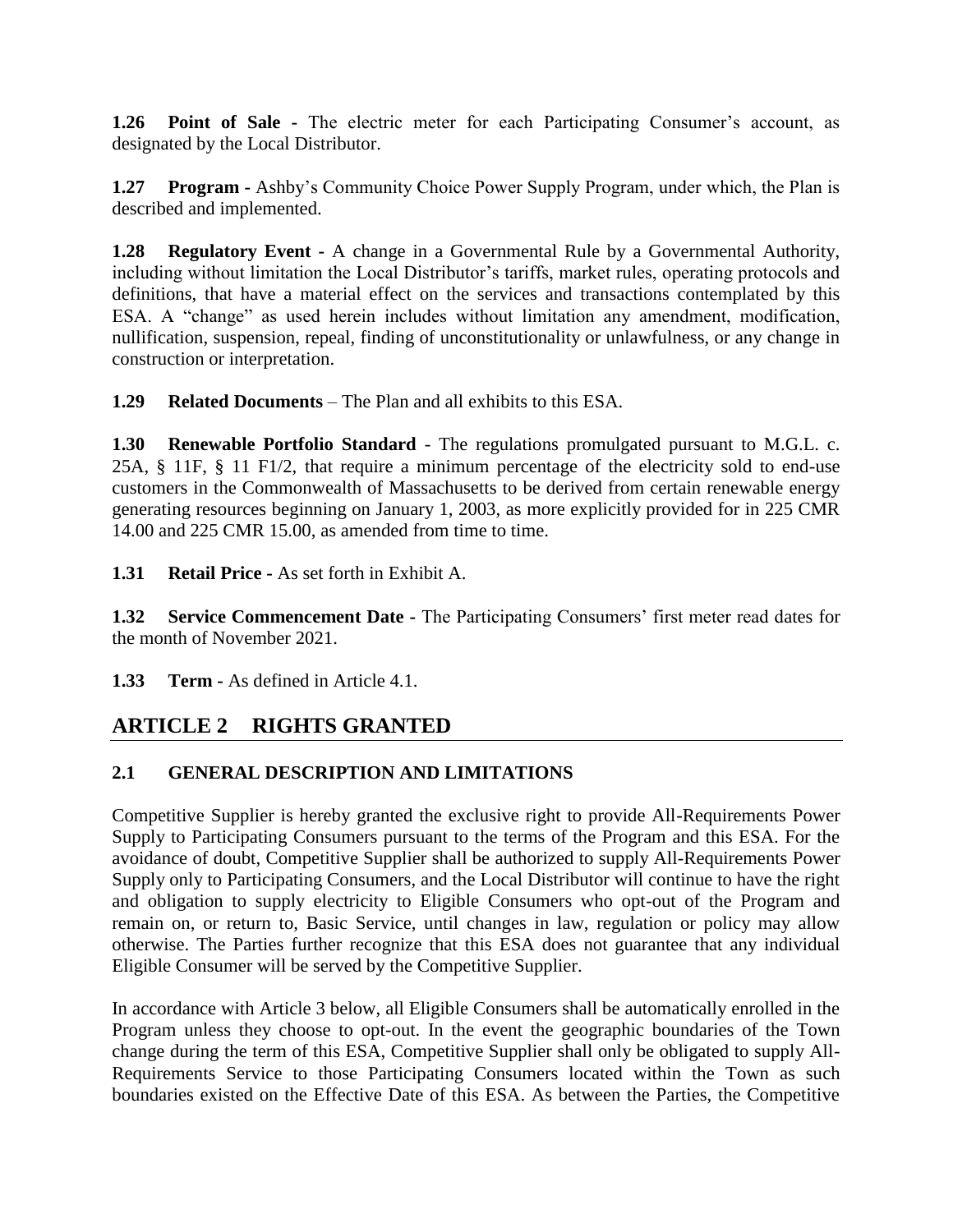Supplier has the sole obligation of making appropriate arrangements with the Local Distributor, and any arrangements which may be necessary with the ISO-NE so that Participating Consumers receive the electricity supplies to be delivered pursuant to this ESA.

The Town shall specifically authorize the Local Distributor to provide, and Competitive Supplier the right to obtain and utilize as required, all billing and energy consumption information for Participating Consumers as is reasonably available from the Local Distributor. Competitive Supplier shall request consumption data for individual Participating Consumers from the Local Distributor via EDI. If further action is required by the Local Distributor to authorize Competitive Supplier to receive such consumption and billing data, the Town agrees to use Commercially Reasonable efforts, at Competitive Supplier's cost, to assist Competitive Supplier, if so requested by it, in obtaining such information for Participating Consumers, including, without limitation, assisting Competitive Supplier in obtaining permission from such Eligible Consumers and/or the Department, where necessary as a prerequisite to the provision of such information. Competitive Supplier shall not be responsible for any errors that Competitive Supplier makes in the provision of All-Requirements Power Supply to the extent such errors are caused by errors or omissions in the information provided to it by the Local Distributor or by any Participating Consumer.

## **2.2 AGENCY RELATIONSHIP**

The Town is authorized to act on behalf of the Eligible Consumers in contracting for electric supply for such Eligible Consumers, and is authorized to act as agent for all Participating Consumers. The Town and Competitive Supplier agree and understand that Participating Consumers shall be principals under this ESA and shall have privity of contract with Competitive Supplier; *provided, however*, that in any litigation arising under this ESA, only the Town, as agent for the Participating Consumers, has the right to bring claims against the Competitive Supplier.

## **2.3 COMPLIANCE WITH LAWS**

By entering into this ESA, the Parties specifically represent that they have exercised due diligence to review and have fully complied with all relevant regulations and orders of the Federal Energy Regulatory Commission (FERC), the Department, Massachusetts Attorney General (AG), and the Massachusetts Department of Energy Resources (DOER) and any other governmental authorities having jurisdiction over any element of the transactions contemplated by this ESA.

## **2.4 CONDITIONS PRECEDENT**

The Town's obligations under this ESA shall be conditioned upon the Competitive Supplier fulfilling the following requirements:

a) maintain Competitive Supplier's license from the Department (as such term is defined in the Local Distributor's Terms and Conditions for Competitive Suppliers);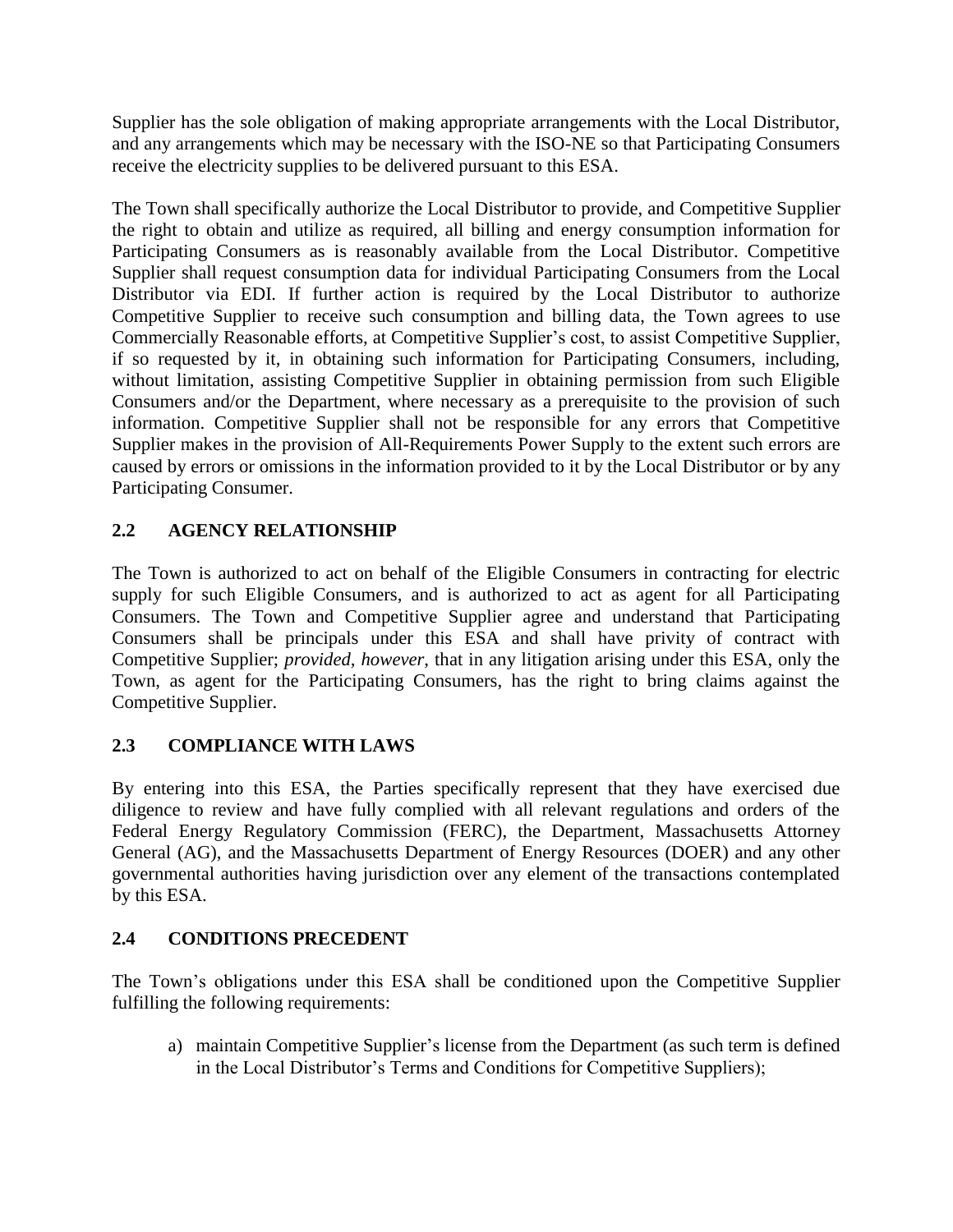- b) execute a Competitive Electric Supplier Service Agreement with the Local Distributor in a form reasonably satisfactory to Competitive Supplier;
- c) execute any appropriate ISO-NE applications and agreements;
- d) obtain authorization from the FERC to sell power at market-based rates; and
- e) complete EDI testing with Local Distributor.

If Competitive Supplier has not fulfilled all such requirements by the Service Commencement Date, either Party may terminate this ESA without any liability to the other Party.

### **2.5 OWNERSHIP AND USE OF ELIGIBLE CONSUMER DATA**

Competitive Supplier acknowledges that the Town shall have exclusive ownership of all right, title, and interest in and to all Eligible Consumer data (including addresses, telephone numbers or other identifying information) made available to Competitive Supplier as a result of execution of this ESA. Competitive Supplier shall use Eligible Consumer data solely to provide All-Requirements Power Supply to Participating Consumers and to render other services expressly required or permitted under this ESA. Any other use of Eligible Consumer data without the prior written consent of the Town is strictly prohibited. Pursuant to such authorized use, Competitive Supplier may share such Eligible Consumer data with affiliates and third-party vendors as reasonably necessary to accommodate Competitive Supplier's provision of All-Requirements Power Supply or other performance pursuant to this ESA (including, without limitation, collection of receivables), provided that Competitive Supplier will take reasonable measures to inform any such vendor of the confidential nature of such data and the restrictions set forth in this Article 2.5 and elsewhere in this ESA. Except as expressly provided in this ESA, Competitive Supplier shall not disclose any Eligible Consumer data to any third-party that has not executed a non-disclosure certificate or agreement in a form mutually acceptable to the Parties, and Competitive Supplier shall take Commercially Reasonable measures to protect Eligible Consumer data from access by, or beneficial use for, any third-party. Notwithstanding the foregoing, the Parties agree that contract employees and entities with which Competitive Supplier contracts to provide contract employees shall not be deemed third parties for purposes of this Section 2.5. To the extent that the provision of All-Requirements Power Supply or other services under this ESA requires that Competitive Supplier have access to or make use of any Eligible Consumer data, Competitive Supplier shall treat such Eligible Consumer data as confidential information. Competitive Supplier may use Eligible Consumer data to engage in direct marketing only during the term of this ESA and subject to the terms set forth in Article 18.2. A violation of this Article 2.5 shall be grounds for termination under Article 4.2(a). Competitive Supplier agrees violation of this Article 2.5 shall constitute irreparable harm.

The Competitive Supplier may only communicate with Participating Consumers and/or use the lists of Eligible Consumers and Participating Consumers to send Department-approved educational materials, opt-out notices or other communications essential to the operation of the Program. Such lists may not be used by the Competitive Supplier to market any additional products or services to Eligible Consumers or Participating Consumers.

## **ARTICLE 3 CONSUMER CHOICE, NOTIFICATION OF RIGHTS, ENROLLMENT**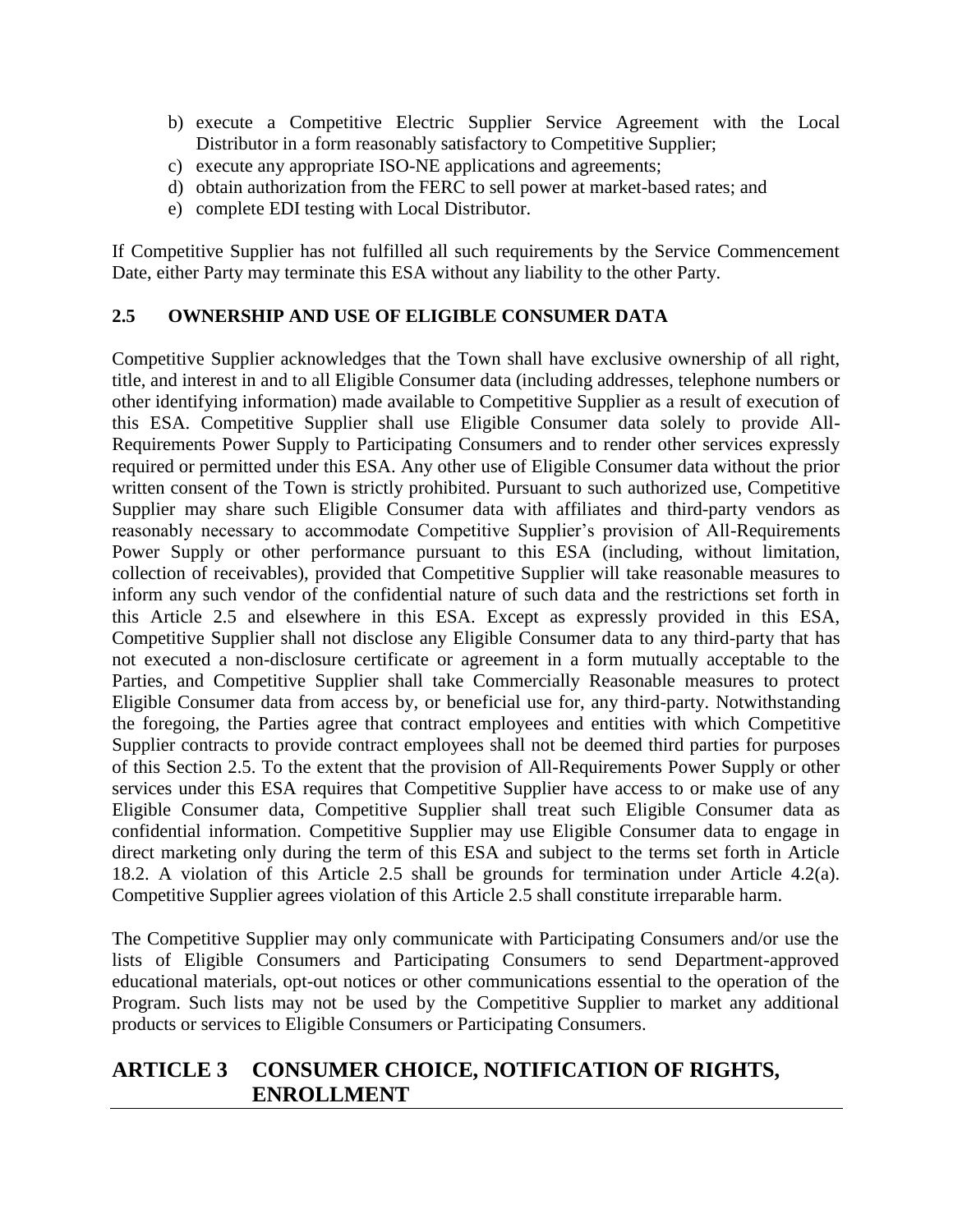#### **3.1 CONSUMER CHOICE**

The Parties acknowledge and agree that all Participating Consumers have the right, pursuant to M.G.L. c. 164, § 134 and the Program, to change their source of electricity supply, as set forth in Article 2.1. The Parties represent and warrant to each other that they shall not unreasonably interfere with the right of Participating Consumers to opt-out of the Program, and shall comply with any rules, regulations or policies of the Department, the Local Distributor and/or other lawful Governmental Authority regarding the procedures for opting out or of switching from one source of electric supply to another. Notwithstanding the foregoing, however, the Parties may take Commercially Reasonable measures to encourage Participating Consumers to affirmatively agree to remain in the Program, consistent with any Governmental Rules.

### **3.2 NOTIFICATION TO NEW CONSUMERS OF OPT-OUT RIGHTS**

No less frequently than on a quarterly basis, Competitive Supplier will obtain lists of New Consumers from the Local Distributor, through the Town or its agent.

For all New Consumers, Consistent with the requirements of any applicable Governmental Rules, and within a reasonable time after the Local Distributor notifies Competitive Supplier of the existence of a New Consumer and has provided to Competitive Supplier such New Consumer's account number, service and billing address, and other pertinent contact information, Competitive Supplier shall notify such New Consumer (i) of the date on which such New Consumer will be automatically enrolled in the Program, and (ii) that the Competitive Supplier will be providing All-Requirements Power Supply to such New Consumer as of the same date, subject to the opt-out provisions of the M.G.L. c. 164, § 134, the Plan, and the Program ("Opt-Out Notice"). The Opt-Out Notice shall be mailed to each such New Consumer prior to the date of automatic enrollment. The Competitive Supplier, using the Opt-Out Notice approved by the Department, shall: (i) prominently state all charges to be assessed by the Competitive Supplier; (ii) provide a summary of the prices and terms included in Exhibit A as well as fully disclose the prices and terms then being offered for Basic Service by the Local Distributor; (iii) state how such New Consumer may opt-out of the Program prior to enrollment and remain on Basic Service from the Local Distributor; and (iv) state how all Participating Consumers, subsequent to enrollment, will also have the right to opt-out at any time and return to Basic Service or choose a new Competitive Supplier without paying a fee or penalty to Competitive Supplier. All such notices must be approved in advance by the Town, such approval not to be unreasonably withheld.

The Competitive Supplier is responsible for all mailings and mailing costs associated with consumer notification whether it be for the initial enrollment or subsequent enrollments. The Competitive Supplier will maintain a complete list of opt-outs throughout the life of the contract whether received prior to the initial enrollment or after accounts have been enrolled. Upon request, the Competitive Supplier will make this opt-out list available to the Town or its agent. The Competitive Supplier will conduct subsequent opt-out mailings in the timeframe necessary as directed by the Town or its agent.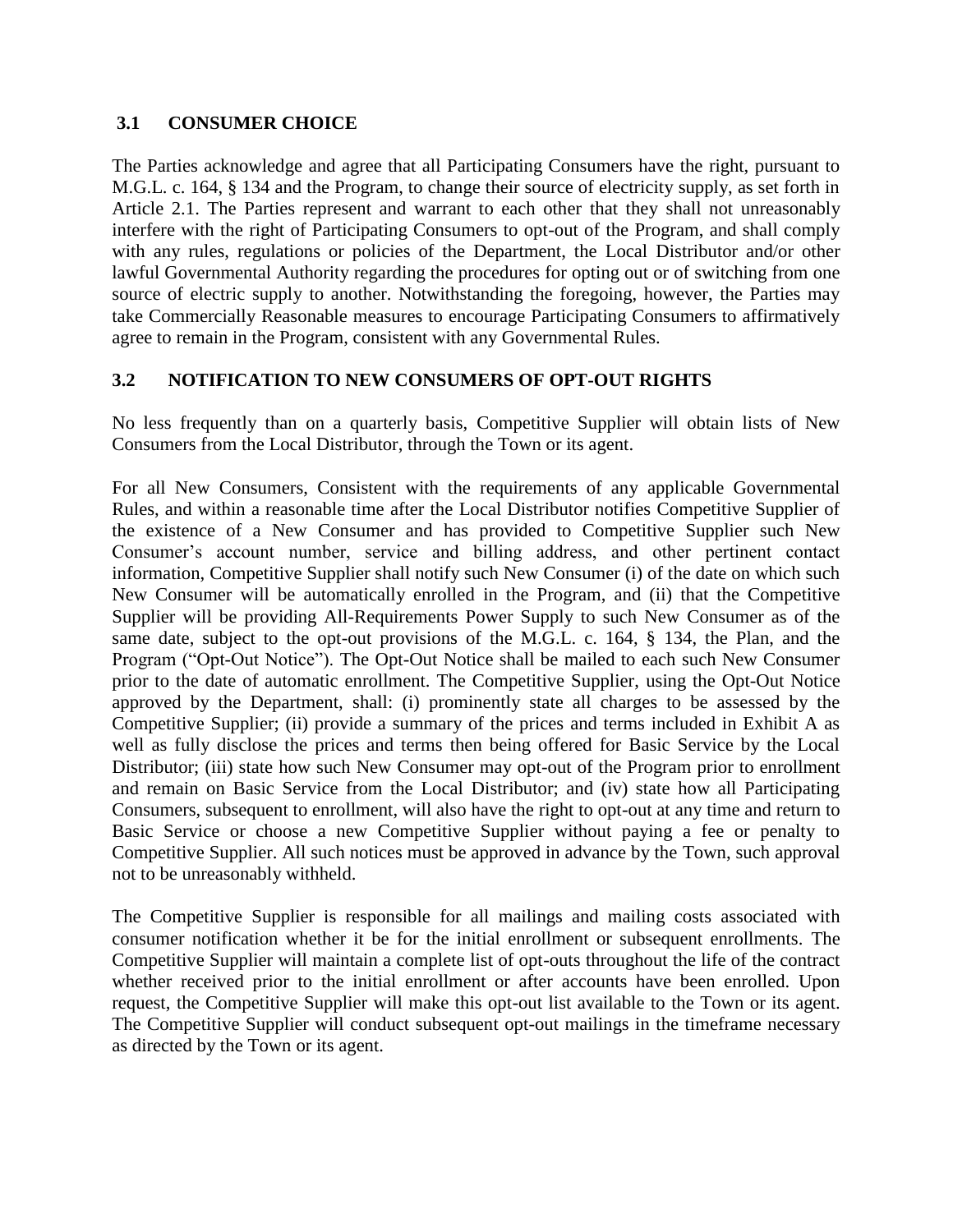In providing the notifications set forth in this Article 3.2, and in otherwise conducting the activities in Article 3.4 below, the Competitive Supplier must rely upon information provided to it by the Town or its agent for the purpose of performing its obligations. Competitive Supplier will not be responsible for any errors or omissions in connection with its notification of Eligible Consumers resulting from errors or omissions in the information provided to it by the Town or its agent.

## **3.3 CONSUMER AWARENESS**

Upon mutual agreement concerning the content and method, either the Competitive Supplier or Colonial Power Group, Inc. ("CPG") may conduct consumer awareness efforts at its sole expense. Any such efforts must be consistent with the Education and Information Plan included in the Department-approved Plan.

## **3.4 ENROLLMENT**

**3.4.1 Participating Consumers** - All Participating Consumers as of the Effective Date will continue to be enrolled in the Program under the terms of this ESA unless they opt-out. Within one (1) day after the Effective Date, the Town shall provide to Competitive Supplier a list of Participating Consumers as of the Effective Date, as well as such Participating Consumers' service and billing addresses, and any other information necessary for Competitive Supplier to commence All-Requirements Power Supply to such Participating Consumers as of the Service Commencement Date.

**3.4.2 New Consumers** - If New Consumers elect not to opt-out of the Program as provided in Article 3.2, such New Consumers will be automatically enrolled by Competitive Supplier in the Program. Competitive Supplier shall enroll such New Consumers in accordance with applicable Local Distributor rules.

**3.4.3 Eligible Consumers Opting Out** - At any time during this ESA, Eligible Consumers who have previously opted out of the Program may request that they be re-enrolled in the Program. Competitive Supplier may provide All-Requirements Power Supply to such Eligible Consumers at Competitive Supplier's discretion, at the aggregation rate. Besides accurately and promptly transmitting information provided by such Eligible Consumers to the Local Distributor and following any procedural or other steps which may be mutually agreed to, the Competitive Supplier shall be responsible for enrolling all Eligible Customers through EDI transactions submitted to the Local Distributor for initial enrollment in the aggregation and all enrollments thereafter.

**3.4.4 Consumers Served by Third-Parties** - Eligible Consumers being served under other competitive supply programs offered by third-parties will not be automatically enrolled as Participating Consumers under this ESA when such program terminates or is otherwise completed. Competitive Supplier agrees that consumers under such third-party competitive supply programs may affirmatively opt-in and receive All-Requirements Power Supply at the Competitive Supplier's discretion, at the aggregation rate.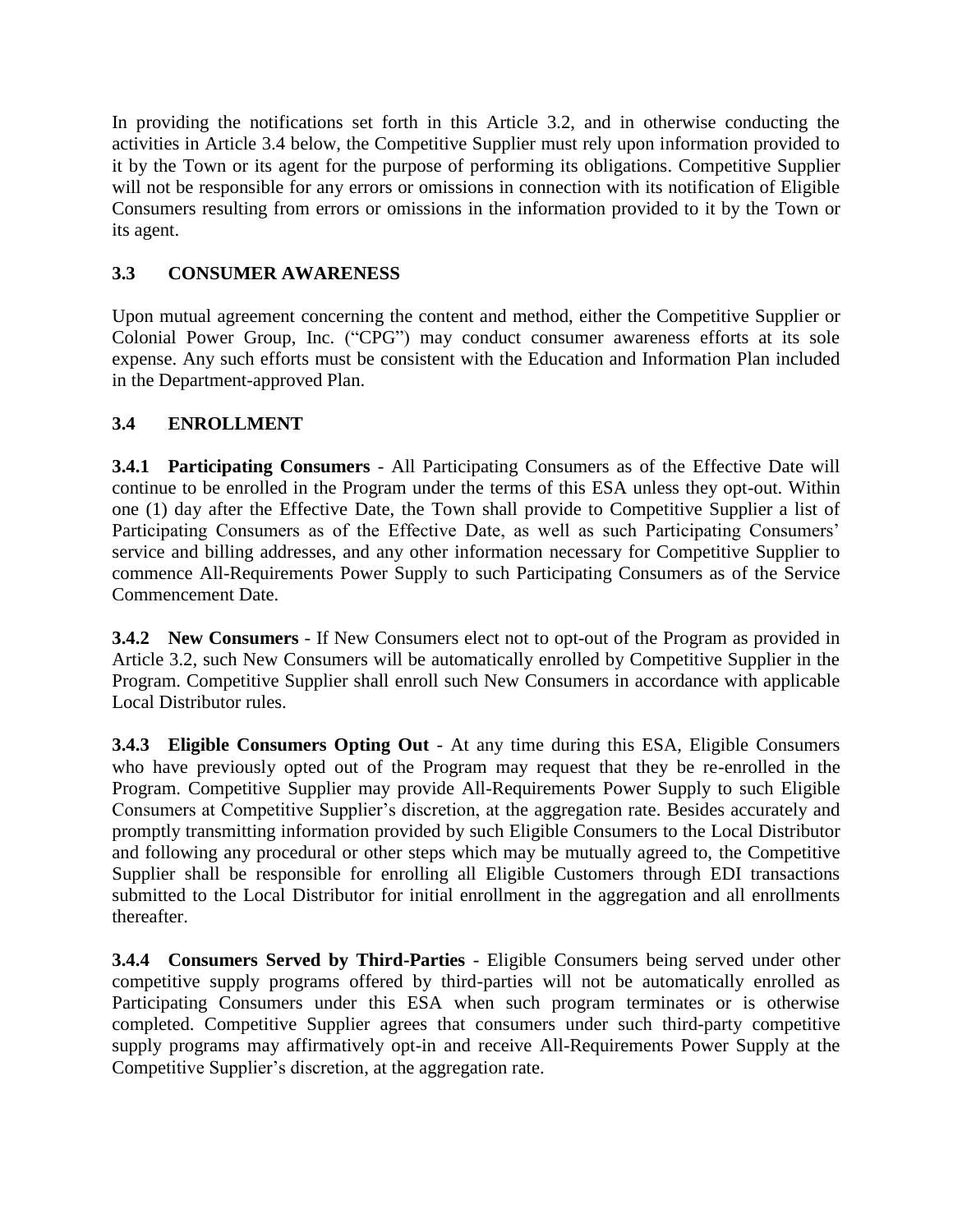## **ARTICLE 4 TERM OF CONTRACT AND TERMINATION**

### **4.1 TERM**

This ESA shall commence on the Effective Date, *provided, however*, that Competitive Supplier's obligation to provide All-Requirements Power Supply shall commence on the Service Commencement Date, and shall terminate with the Participating Consumers' first meter read dates for the month of November 2024, unless terminated earlier under Article 4.2 below ("Term").

### **4.2 TERMINATION**

This ESA may be terminated at any time upon written notice:

- a) by the Town, or the Competitive Supplier, if either Party fails to remedy or cure any breach of any material provision or condition of this ESA (including, but not limited to, Article 2.5 and Article 9, but excluding the failure to provide or arrange for All-Requirements Power Supply, which is addressed in Article 4.2(c)), within fifteen (15) days following written notice to do so by the non-breaching party; or
- b) by the Town, or the Competitive Supplier, if any material provision or condition of this ESA be finally adjudged invalid by any court of competent jurisdiction, or if the Department exercises any lawful jurisdiction so as to invalidate or disapprove this ESA in whole or in significant part; or
- c) by the Town in the event of the failure of the Competitive Supplier to provide or arrange for All-Requirements Power Supply to Participating Consumers, in the absence of *Force Majeure* or the Town's failure to perform and without the benefit of any cure period; *provided, however*, that the Town shall not be permitted to terminate this ESA if the Competitive Supplier's failure to provide or arrange All-Requirements Power Supply is a direct result of actions or non-actions by any transmission service provider, the Local Distributor, or the ISO-NE.

## **4.3 OBLIGATIONS UPON TERMINATION**

Following termination of this ESA, the Parties shall each discharge by performance all obligations due to any other Party that arose up to the date of termination of the ESA. Upon the effective date of termination of the ESA, all rights and privileges granted to, and obligations imposed on, the Competitive Supplier shall cease, with the exception of the right to collect all monies due for services rendered to that date.

The Competitive Supplier specifically waives all rights it may have at law to claim that the Town has no standing or otherwise lacks the authority to seek monetary damages on behalf of individual Participating Consumers in the event of a termination of this ESA.

### **4.4 SPECIFIC PERFORMANCE**

Notwithstanding any other provision herein, the Parties agree that if the Town (i) fails to comply with any material provision of, or obligation under, this ESA, including but not limited to the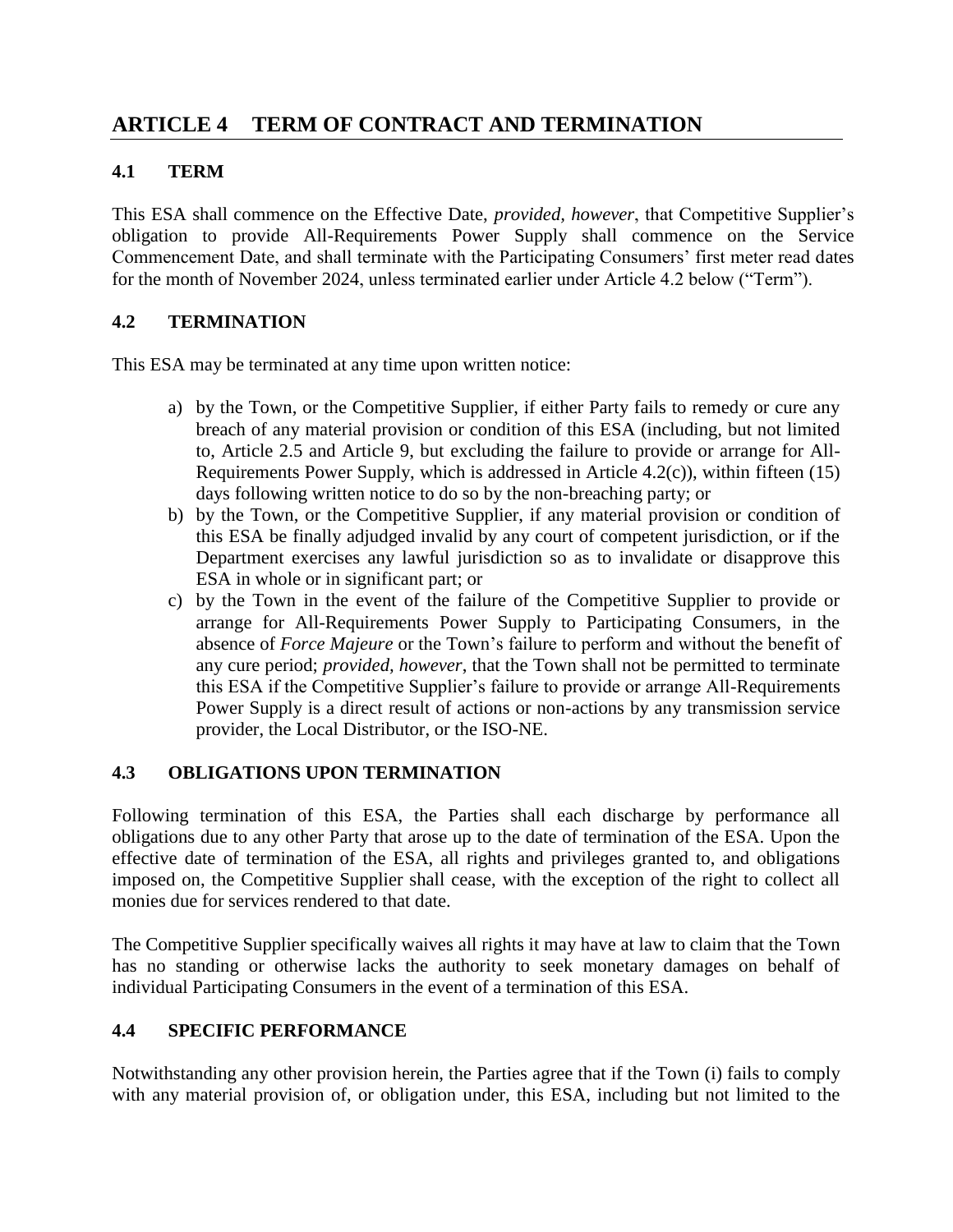provisions of Article 6, (ii) seeks to modify, suspend or terminate the Program during the Term, or (iii) seeks to terminate this ESA except as expressly authorized in Article 4.2, Competitive Supplier shall be entitled to specific performance of this ESA. The Parties acknowledge and agree that because monetary damages are not available to Competitive Supplier under this ESA, there is no remedy at law adequate to compensate Competitive Supplier for the Town's actions as described in (i), (ii) and/or (iii), and further agree that Competitive Supplier will suffer irreparable harm if the Town takes any of the actions described in (i), (ii) or (iii) herein.

### **4.5 EXTENSION**

The ESA may be extended beyond the termination date established in Article 4.1 by mutual, written agreement of the Parties. Any new pricing terms shall be added to and replace Exhibit A as Exhibit A-1. Upon any such extension, this ESA shall continue to be in effect, and all provisions of the ESA shall retain the same force and effect as before the extension, unless it is terminated by either Party pursuant to the provisions of Article 4.2 or until the date stated in such extension.

## **ARTICLE 5 CONTINUING COVENANTS**

The Competitive Supplier agrees and covenants to perform each of the following obligations during the term of this ESA.

### **5.1 STANDARDS OF MANAGEMENT AND OPERATIONS**

In performing its obligations hereunder, during the term of this ESA, the Competitive Supplier shall exercise reasonable care to assure that its facilities are prudently and efficiently managed; that it employs an adequate number of competently trained and experienced personnel to carry out its responsibilities; that it delivers or arranges to deliver a safe and reliable supply of such amounts of electricity to the Point of Delivery as are required under this ESA; that it complies with all relevant industry standards and practices for the supply of electricity to Participating Consumers; and that, at all times with respect to Participating Consumers, it exercises good practice for a Competitive Supplier and employs Commercially Reasonable skills, systems and methods available to it.

### **5.2 CUSTOMER SERVICE ACCESS**

The Competitive Supplier agrees to provide, or cause to be provided, certain customer services to Participating Consumers. Such services shall be reasonably accessible to all Participating Consumers, shall be available during normal working hours, shall allow Participating Consumers to transact business they may have with the Competitive Supplier, and shall serve as a communications liaison among the Competitive Supplier, the Town, and the Local Distributor. A toll-free telephone number will be established by Competitive Supplier and be available for Participating Consumers to contact Competitive Supplier during normal business hours (9:00) A.M.- 5:00 P.M. Eastern Standard Time, Monday through Friday) to resolve concerns, answer questions and transact business with respect to the service received from Competitive Supplier. The Town will post program-related information on the Town's website which will be available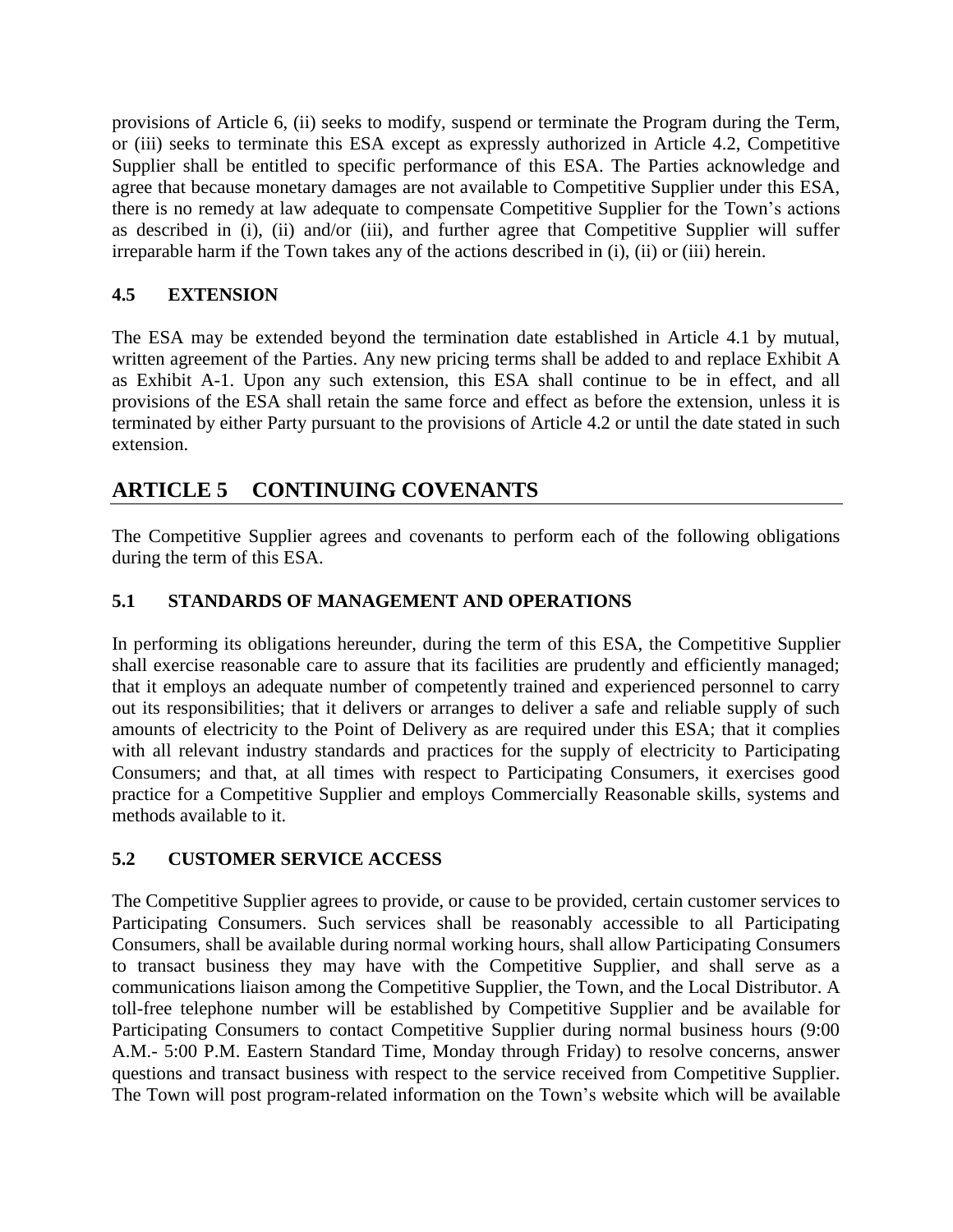to Participating Consumers for general information, product and service information, and other purposes.

## **5.3 RESPONDING TO REQUESTS FOR INFORMATION**

To the extent authorized by the Participating Consumer(s) and to the extent such individual permission is required by law, the Competitive Supplier shall, during normal business hours (as set forth above), respond promptly and without charge therefore to reasonable requests of the Town for information or explanation regarding the matters covered by this ESA and the supply of electricity to Participating Consumers. Competitive Supplier agrees to designate a service representative or representatives (the "Service Contacts") who shall be available for these purposes, and shall identify the office address and telephone number of such representative(s). Whenever necessary to comply with this Article 5.3, the Service Contacts shall call upon other employees or agents of the Competitive Supplier to obtain such information or explanation as may be reasonably requested. Nothing in this Article 5.3 shall be interpreted as limiting the obligation of the Competitive Supplier to respond to complaints or inquiries from Participating Consumers, or to comply with any regulation of the Department or AG regarding customer service.

## **5.4 ARRANGING FOR FIRM ALL-REQUIREMENTS POWER SUPPLY**

Competitive Supplier shall participate in or make appropriate arrangements with the ISO-NE, any relevant regional transmission organization, wholesale suppliers or any other entity to ensure an uninterrupted flow of reliable, safe, firm, All-Requirements Power Supply to the Local Distributor for delivery to Participating Consumers, and take Commercially Reasonable steps to cooperate with the ISO-NE to deliver All-Requirements Power Supply to the Point of Delivery. Competitive Supplier shall not be responsible to the Town or any Participating Consumers in the event the Local Distributor disconnects, curtails or reduces service to Participating Consumers (notwithstanding whether such disconnection is directed by the ISO-NE) in order to facilitate construction, installation, maintenance, repair, replacement or inspection of any of the Local Distributor's facilities, to maintain the safety and reliability of the Local Distributor's electrical system, or due to any other reason, including emergencies, forced outages, potential overloading of the Local Distributor's transmission and/or distribution circuits, *Force Majeure* or the nonpayment of any distribution service costs or other such costs due for services provided by the Local Distributor to a Participating Consumer.

## **5.5 NON-DISCRIMINATORY PROVISION OF SERVICE**

Competitive Supplier shall supply electric energy to the Point of Delivery to all Participating Consumers on a non-discriminatory basis; provided, however, that those prices and other terms may vary in accordance with reasonably established rate classifications (e.g., residential, commercial, municipal, industrial) or by such other categories as appear in Exhibit A. To the extent applicable, Competitive Supplier's prices, terms and conditions shall be in accordance with the Massachusetts General Laws, the regulations of the Department, and other applicable provision of law. To the extent required by law and/or the conditions of any Department approval of this ESA, the Competitive Supplier may not deny service to an Eligible Consumer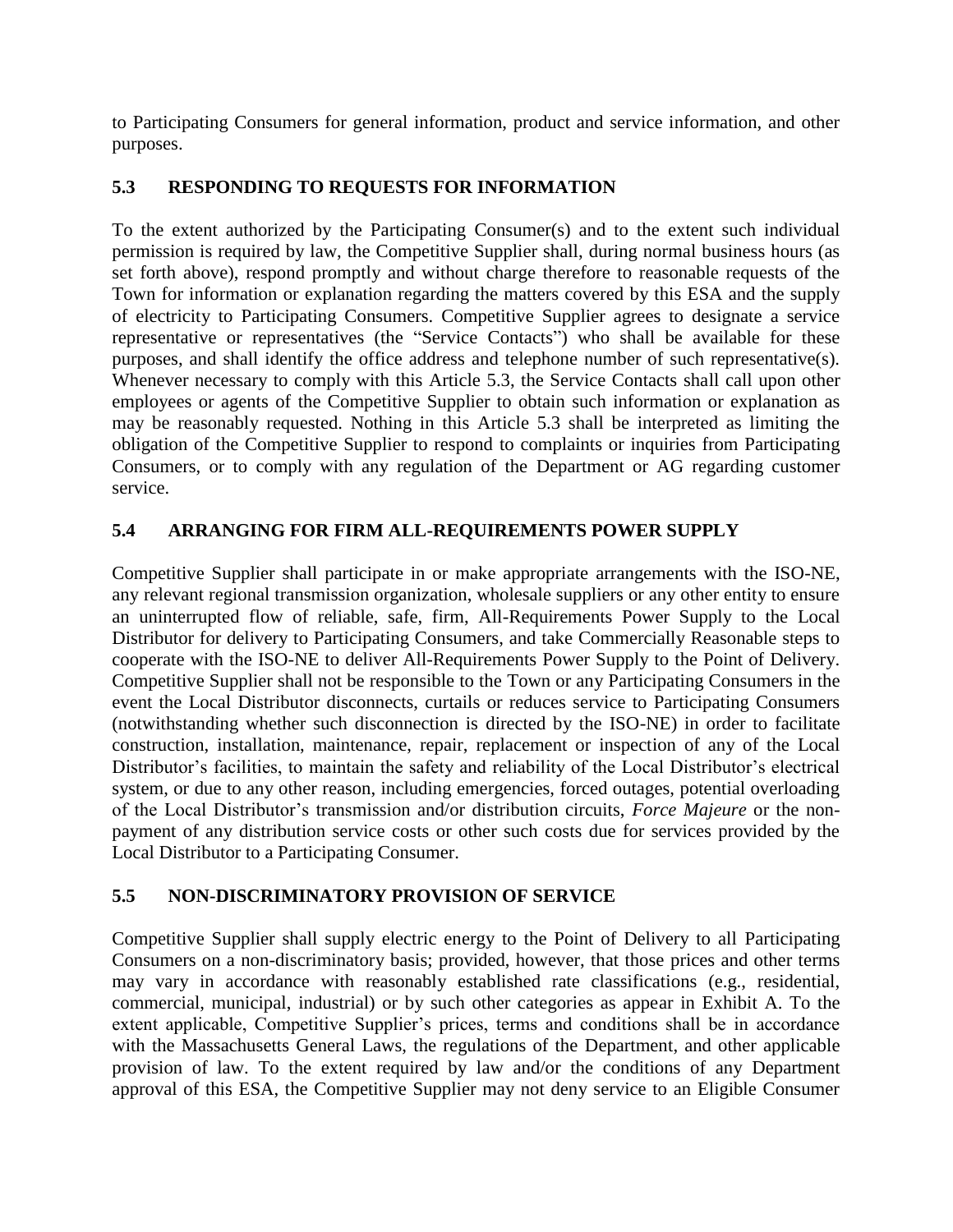for failure to pay the bills of any other electric company (whether engaged in the distribution, transmission, or generation of electricity) or of any other aggregator, marketer or broker of electricity, but may reasonably deny or condition new service, or terminate existing service, based upon any Participating Consumer's failure to pay bills from the Competitive Supplier, subject to any provisions of law. Provision of electric energy supply shall be subject to Competitive Supplier's standard credit policies, to the extent permitted by law, as described in Exhibit A.

### **5.6 APPROVAL OF GENERAL COMMUNICATIONS**

Competitive Supplier shall cooperate with the Town in the drafting and sending of messages and information to Eligible Consumers concerning the Program or any matter arising under or related to this ESA. Prior to sending any direct mail, advertising, solicitation, bill insert, electronic mail, or other similar written or electronic communication (collectively, "General Communications") to Participating Consumers (but excluding individually drafted or tailored communications responding to the specific complaint or circumstance of an individual consumer), Competitive Supplier shall provide a copy of such General Communication to the Town for its review to determine whether it is consistent with the purposes and goals of the Town. The Town shall have the right to disapprove such General Communications and suggest revisions if it finds the communication inconsistent with the purposes and goals of the Town, factually inaccurate or likely to mislead; provided, however: (i) that the communication shall be deemed approved if the Town fails to respond within seven (7) calendar days (not including weekends and holidays); and (ii) that no approval shall be necessary for any communication (a) regarding any emergency situation involving any risk to the public health, safety or welfare; (b) which has been approved by the Department, the DOER, or any other Governmental Authority; or (c) in the nature of routine monthly or periodic bills, or collection notices, except that any bill insert or message included at the bottom of such bill not within the scope of (a) or (b) above shall require approval. If the Town objects to any General Communication on the grounds it is inconsistent with the purposes and goals of the Town, the Competitive Supplier, after consultation as provided in this Article 5.6, may nevertheless elect to send such General Communication provided that it: (i) clearly indicates on such mailing that it has not been endorsed by the Town, (ii) has previously provided all Participating Consumers a meaningful chance to opt not to receive such General Communications, (iii) has stated in connection with such chance to opt not to receive such communications that "the Town wants to protect Eligible Consumers from receiving marketing materials if you do not wish to do so," and (iv) has otherwise sought input from the Town as to the means by which Eligible Consumers are given a chance to remove their names from any list which may receive General Communications. The Town may reject or exclude any proposed General Communication that, in its reasonable judgment, is contrary to the interests and objectives of the Program or the Town.

The Competitive Supplier may only communicate with Participating Consumers and/or use the lists of Eligible Consumers and Participating Consumers to send Department-approved educational materials, opt-out notices or other communications essential to the operation of the Program. Such lists may not be used by the Competitive Supplier to market any additional products or services to Eligible Consumers or Participating Consumers.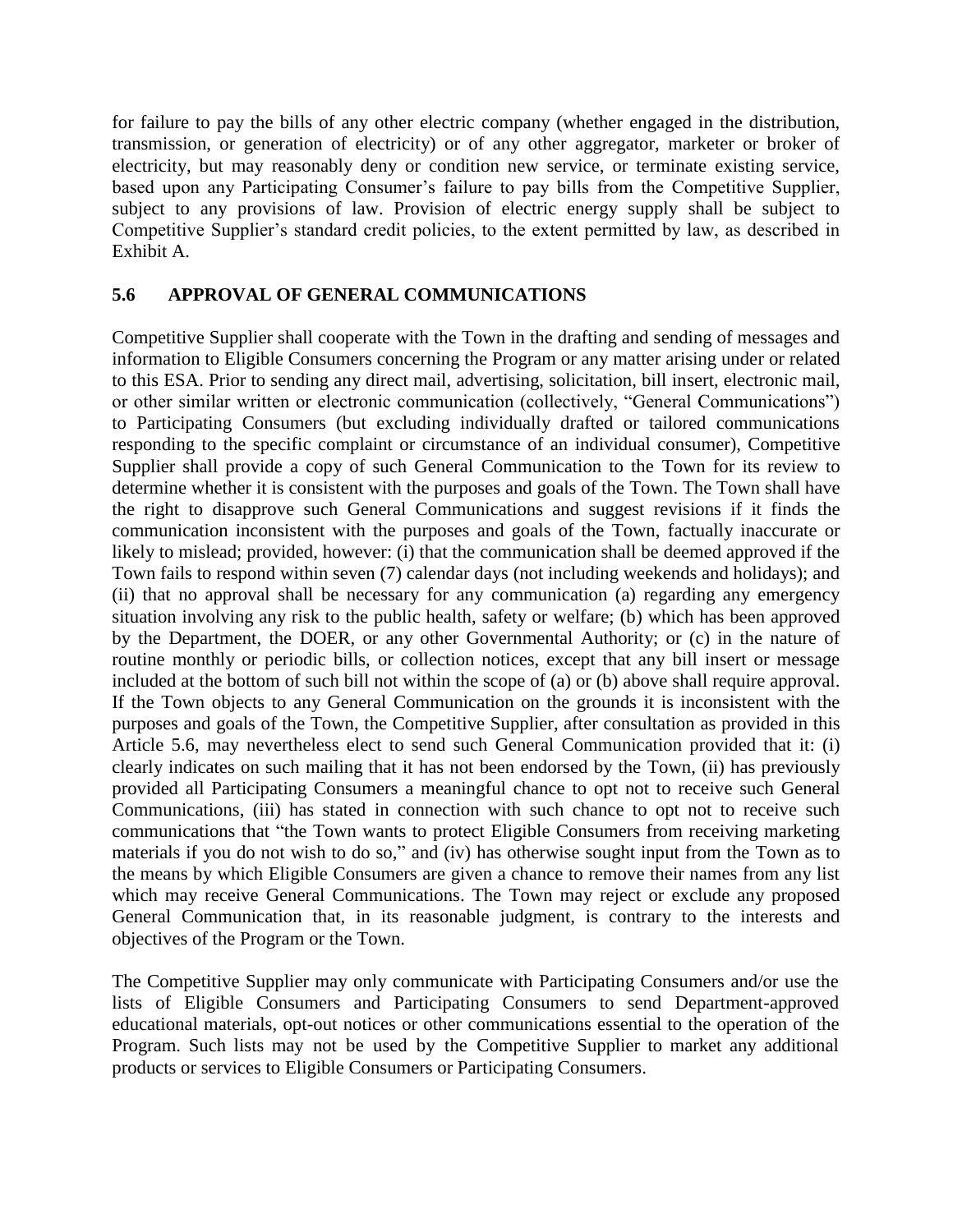### **5.7 COMMUNICATION OF INSERTS AND MESSAGES**

Competitive Supplier agrees that if it communicates with Participating Consumers directly, and unless prevented for regulatory or other such reasons from doing so, it shall allow the Town to include no less than three (3) inserts per year into such communications, provided that the Town pays the cost of printing and reproducing such insert and any incremental postage or handling costs the Competitive Supplier may incur as a result of including such insert. Competitive Supplier shall have the right to disapprove any such inserts provided by the Town for inclusion in the General Communications (except for those pertaining to the Town's demand-side management, energy efficiency programs and technology, and renewable energy programs, if applicable) and suggest revisions if it finds the communication inconsistent with its business interests, factually inaccurate or likely to mislead; provided, however: (i) that the communication shall be deemed approved if the Competitive Supplier fails to respond within seven (7) calendar days after receipt (not including weekends and holidays); and (ii) that no approval shall be necessary for any communication which has been ordered by the Department, the DOER, or any other Governmental Authority to be so communicated.

The Competitive Supplier may only communicate with Participating Consumers and/or use the lists of Eligible Consumers and Participating Consumers to send Department-approved educational materials, opt-out notices or other communications essential to the operation of the Program. Such lists may not be used by the Competitive Supplier to market any additional products or services to Eligible Consumers or Participating Consumers.

## **5.8 PARTICIPATING CONSUMER LISTS**

To the extent not prohibited by any Governmental Rule or expressly by any Participating Consumer(s), the Competitive Supplier shall, upon request of the Town, provide a list of the Participating Consumers being served by the Competitive Supplier, including such reasonable, identifying and aggregate consumption information as the Town may also request to the extent such information is available to Competitive Supplier. Competitive Supplier shall provide such Participating Consumer lists in an electronic format reasonably acceptable to both Parties and with no more frequency than once a month.

### **5.9 COMPLIANCE WITH LAWS**

The Parties shall promptly and fully comply with all existing and future Governmental Rules of all Governmental Authorities having jurisdiction over the activities covered by this ESA.

## **5.10 CONSENT**

Whenever performance of an obligation of any Party hereto requires the consent or approval of any Governmental Authority, such Party shall make Commercially Reasonable efforts to obtain such consent or approval. In the event the Competitive Supplier requests the Town's assistance in obtaining such consent or approval and the Town anticipates that it will incur costs in fulfilling the Competitive Supplier's request, it shall give the Competitive Supplier an estimate of such costs. Upon receiving the estimate, Competitive Supplier shall determine whether it will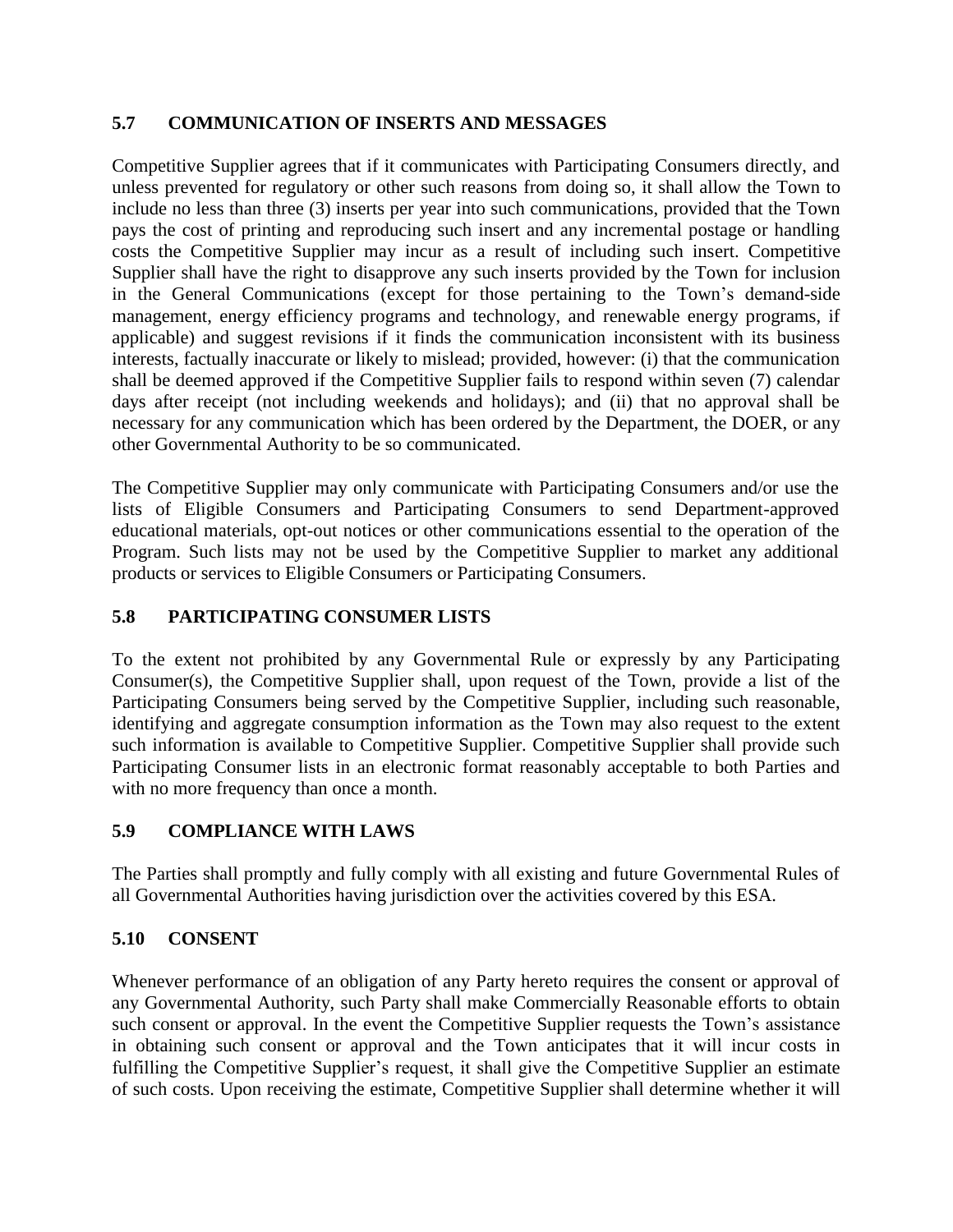continue to request the Town's assistance, and if so, the Competitive Supplier shall reimburse the Town for all costs, up to the estimated dollar amount, reasonably incurred by the Town in connection with such efforts.

## **ARTICLE 6 ROLE OF THE TOWN**

Under this ESA, the Town shall not actually receive, take title to, or be liable for the supply or delivery of All-Requirements Power Supply in any manner whatsoever. The Parties specifically agree that the role of the Town is to i) set the terms and conditions under which All-Requirements Power Supply will be provided by the Competitive Supplier under this ESA and to ensure that the Competitive Supplier complies with those terms and conditions, and ii) act as agent for Eligible Consumers with respect to the matters addressed in this ESA. It is the sole obligation of the Competitive Supplier to arrange for delivery of All-Requirements Power Supply to Participating Consumers. The Parties agree that Town is not a "distribution company", "electric company", "generation company" or "transmission company" within the meaning of M.G.L. c. 164, § 1 as a result of this ESA, unless a court, the Department, or other lawful authority shall adjudicate to the contrary; provided, however, that the Town may be considered to be operating a municipal load aggregation plan pursuant to M.G.L. c. 164, § 134. The Competitive Supplier hereby agrees that it will take no action that would make the Town liable to any Participating Consumer due to any act or failure to act on the part of the Competitive Supplier relating to the delivery or supply of All-Requirements Power Supply.

## **ARTICLE 7 PRICES AND SERVICES; BILLING**

## **7.1 SCHEDULE OF PRICES AND TERMS**

Competitive Supplier agrees to provide All-Requirements Power Supply and other related services as expressly set forth herein in accordance with the prices and terms included in Exhibit A to this ESA, which Exhibit is hereby incorporated by reference into this ESA.

## **7.2 OBLIGATION TO SERVE**

As between the Parties, Competitive Supplier has the sole obligation to obtain sources of supply, whether from generating facilities owned or controlled by its affiliates, through bilateral transactions, or the market, as may be necessary to provide All-Requirements Power Supply for all of the Participating Consumers under the Program. Competitive Supplier, except as explicitly limited by the terms included in Exhibit A, shall be obligated to accept all Participating Consumers, regardless of their location or energy needs, subject to Competitive Supplier's standard credit policies (to the extent permitted by law), Article 5.5 hereof, Exhibit A hereof and the terms of any approval or other order of the Department with respect to this ESA.

## **7.3 METERING**

In accordance with the Local Distributor's Terms and Conditions for Competitive Suppliers Sections 3B(6) and 7A, the Local Distributor will be responsible for any metering which may be required to bill Participating Consumers.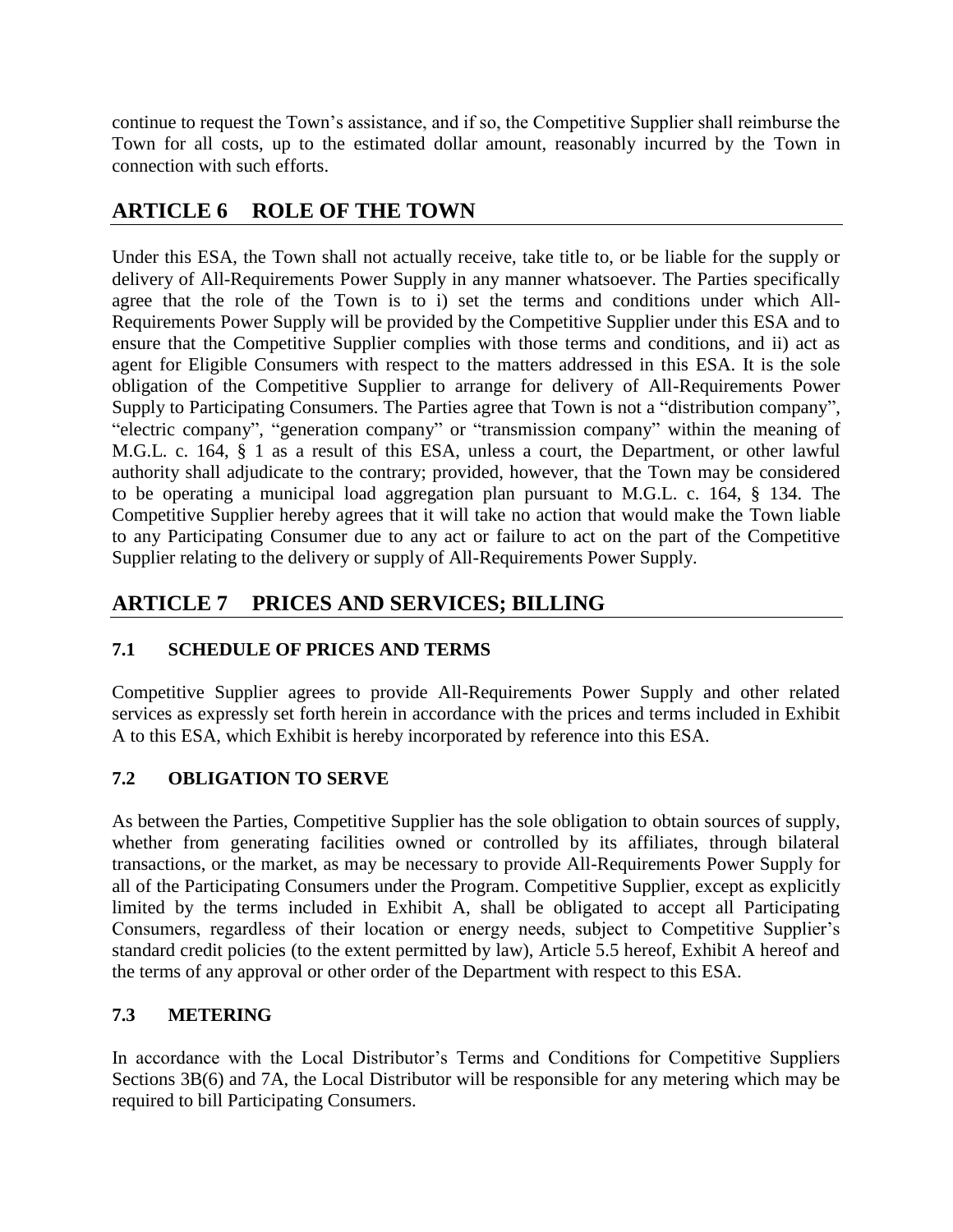### **7.4 TERMS AND CONDITIONS PERTAINING TO INDIVIDUAL ACCOUNT SERVICE**

## **7.4.1 Title**

Title to All-Requirements Power Supply will transfer from Competitive Supplier to Participating Consumers at the Point of Sale. In accordance with the Local Distributor's Terms and Conditions for Competitive Suppliers (M.D.P.U. No. 314) the Competitive Supplier will be responsible for any and all losses incurred on the local network transmission systems and distribution systems, as determined by the Local Distributor.

### **7.4.2 Billing and Payment**

Unless otherwise specified in an Exhibit to this ESA, all billing under this ESA shall be based on the meter readings of each Participating Consumer's meter(s) performed by the Local Distributor. Competitive Supplier shall, or shall cause the Local Distributor or any other entity, to prepare and mail bills to Participating Consumers monthly. If the Competitive Supplier arranges for the Local Distributor to perform billing services, the Competitive Supplier shall adopt the billing and payment terms offered by the Local Distributor to its Eligible Consumers on Basic Service unless the Competitive Supplier and Local Distributor otherwise agree. Any over-charge or under-charge will be accounted for in the next billing period for which actual meter data is available, or in the event the Competitive Supplier arranges for the Local Distributor to perform billing services, as performed by the Local Distributor pursuant to its tariff.

### **7.4.3 Regional and Local Transmission**

The prices quoted in Exhibit A do not include current and future charges for distribution service costs collected by the Local Distributor under its distribution service tariff or local transmission costs as may be imposed by the regional power pool, ISO-NE, or individual electric utilities that have FERC transmission tariffs. The Parties understand that these costs will be collected by the Local Distributor in the same manner that such local transmission and distribution costs are collected from Basic Service customers. If, in the future, Competitive Supplier becomes responsible for such distribution or transmission costs as a result of a determination by any Governmental Authority, Competitive Supplier shall be entitled to collect such costs from Participating Consumers.

### **7.4.4 Taxes**

All sales, gross receipts, excise or similar taxes imposed with respect to the sale or consumption of All-Requirements Power Supply shall be included on the Participating Consumer's bill and shall be remitted to the appropriate taxing authority by Competitive Supplier. Participating Consumers shall be responsible for all taxes (except for taxes on Competitive Supplier's income) associated with sales under the ESA. Participating Consumers shall be responsible for identifying and requesting any exemption from the collection of any tax by providing appropriate documentation to Competitive Supplier.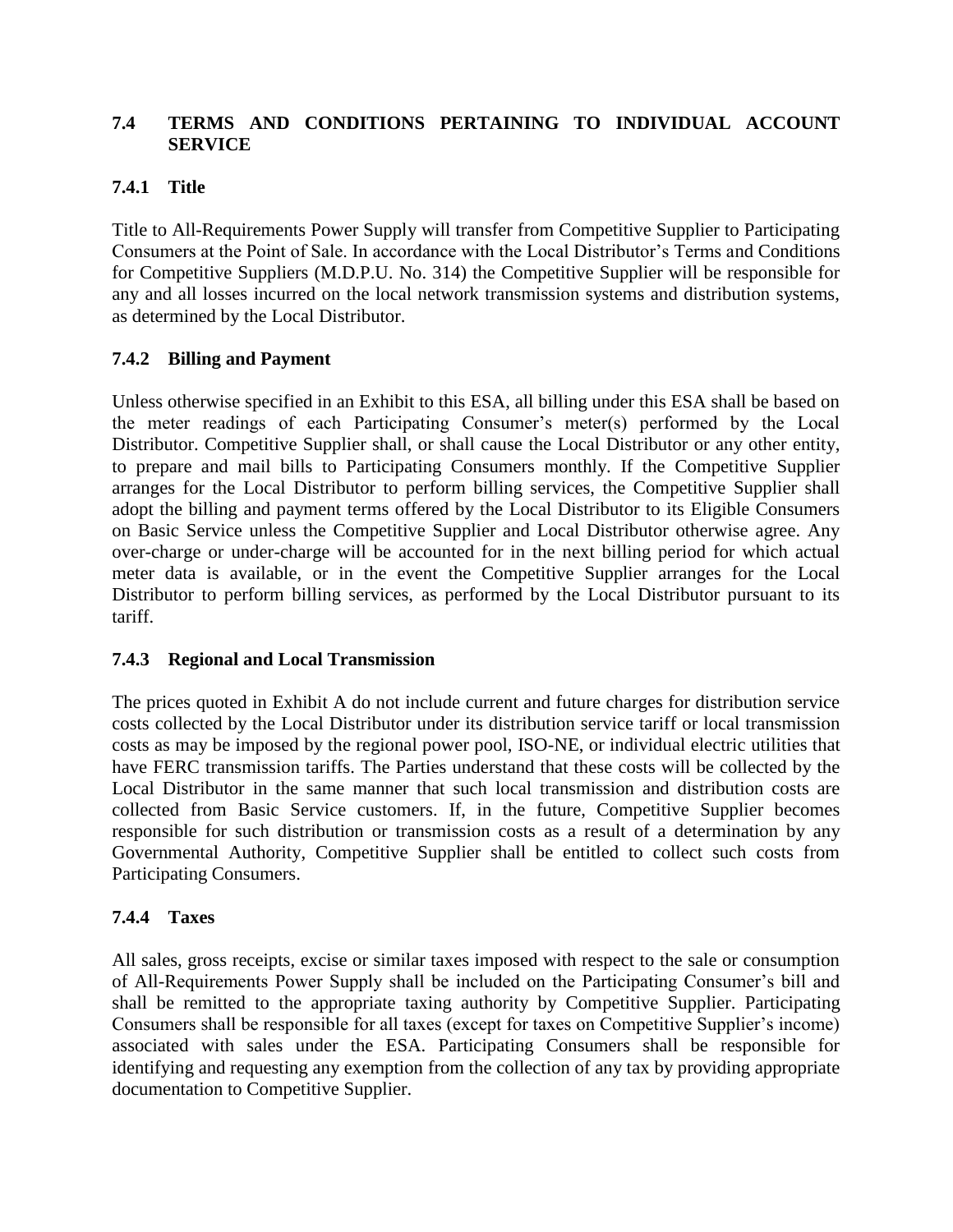## **ARTICLE 8 RENEWABLE ENERGY PORTFOLIO STANDARD**

Competitive Supplier agrees that it will comply with the applicable provisions of M.G.L. c. 25A, § 11F, § 11 F1/2, and any regulations, orders or policies adopted pursuant thereto.

## **ARTICLE 9 SERVICE PROTECTIONS FOR RESIDENTIAL CONSUMERS**

Competitive Supplier agrees that it shall comply with the provisions of 220 C.M.R. 25.00, 27.00, 28.00 and 29.00, as applicable to Competitive Suppliers, and any amendments thereto, and any code of conduct or policies the Department may adopt in accordance with M.G.L. c. 164, § 1F(7). The Competitive Supplier shall, on or before November 2021, provide a written, detailed description of its billing and termination procedures, customer services, confidentiality and related practices and procedures for approval by the Town (which approval shall not be unreasonably withheld). Such written description shall also include the Competitive Supplier's plans for maintaining "service quality standards", as that phrase is used in § 1F(7); for complying with the "affirmative choice" requirements of  $\S$  1F(8); and for handling consumer complaints, including any arbitration procedures. If the Participating Consumer(s) so permit(s) to the extent such permission is required by law or the terms of any Department order with respect to this ESA, the Competitive Supplier agrees to provide notice to the Town of any consumer complaints received from a Participating Consumer, and to grant the Town the right to participate in resolution of the dispute, to the extent that such complaints relate directly to the Program, and to the extent permitted by Department regulations and other applicable law. The failure to timely submit such written description, or the submission of practices and procedures which materially fail to comply with Department regulations and policies, shall be deemed grounds for termination of this ESA, at the discretion of the Town after providing written notice of such failure to the Competitive Supplier and allowing the Competitive Supplier sixty (60) days to cure such failure.

In addition, and in accordance with M.G.L. c. 164, § 1F(2) and 220 CMR 11.05(2)(b)19, in the event of a dispute regarding an invoice or Competitive Supplier's service under this ESA, a Participating Consumer may contact the Department, which may refer the dispute to the Massachusetts Office for Dispute Resolution for mediation of such dispute, if the amount in dispute is greater than one hundred dollars (\$100.00) and the subject of the dispute is within the Department's statutory and regulatory authority.

## **ARTICLE 10 NON-DISCRIMINATION IN HIRING AND EMPLOYMENT**

Competitive Supplier agrees to conduct its operations and activities under this ESA in accordance with all applicable state and federal laws regarding non-discrimination in hiring and employment of employees.

## **ARTICLE 11 POWER SUPPLY INFORMATION AND ACCESS TO INFORMATION**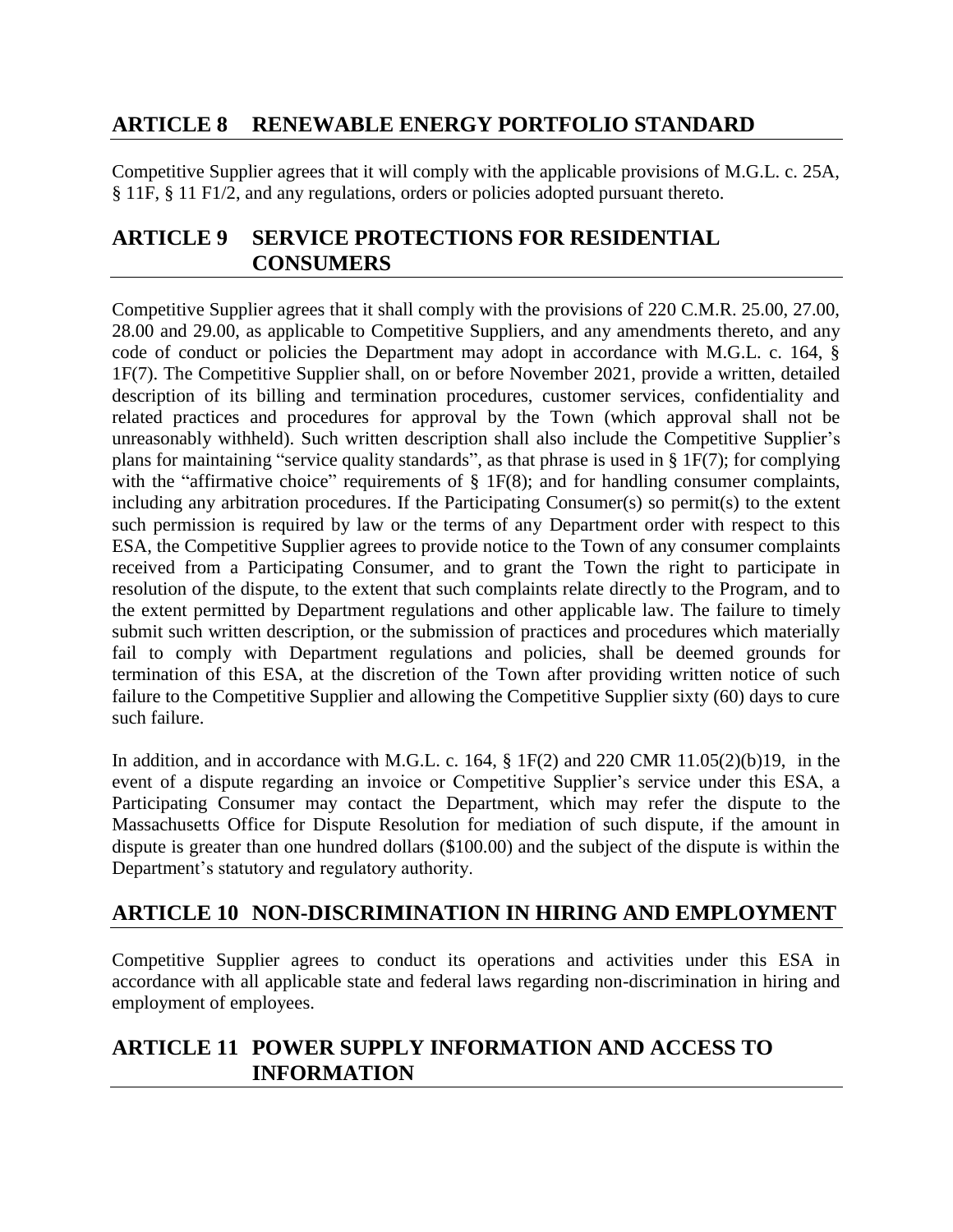### **11.1 POWER SUPPLY INFORMATION**

#### **11.1.1 Monthly Reporting**

**Monthly Commission/Usage Details Report (Exhibit B)** – Competitive Supplier shall provide the Town or its agent with a monthly report of usage details, to back up each commission payment made to the agent, which will contain:

#### **Required Information**

- a. Aggregation Name
- b. Customer Name
- c. Load Zone (WCMA, NEMA, SEMA)
- d. Utility Name NGRID, Eversource East (Boston Ed), Eversource East (Commonwealth), Eversource West (WMECO), Unitil
- e. Rate Class Code (R1, R2, G1, G2 S1, etc) at time of billing
- f. Utility Acct#
- g. Service Account# (Eversource West only)
- h. Utility Meter# (Eversource and Unitil only)
- i. Inv#/Bill#
- j. Invoice Date (Period)
- k. Meter Read Cycle
- l. Monthly Usage From/Start Date
- m. Monthly Usage To/End Date
- n. # of kWh's Used
- o. Aggregation Rate (that the utility charged)
- p. Pay Date (Commission Period) (month/year)
- q. Payment/Commission (.001 x kWh)

#### **Not Required but Can Be Helpful**

- r. Account Status (Enrolled, Active, Dropped, Cancelled)
- s. Invoice Type (Final Bill, Original, Estimate)
- t. Product Offered (Standard Fixed Rate or Optional Fixed Rate)

**Monthly Enrollment Report (Exhibit C)** – Competitive Supplier shall provide the Town or its agent with a monthly report of enrollment data broken down by Rate Code Classification (including additional breakout of R2 data; see tabs 3 and 4 of Exhibit C for further clarification) and by Load Zone for Industrial Accounts:

- a. Accounts Enrolled at Start of Month
- b. Number of Accounts that have Moved, Closed or Switched Competitive Supplier
- c. Number of Accounts that have Opted-Out
- d. Number of Accounts that have Opted-In
- e. Accounts Remaining at End of Month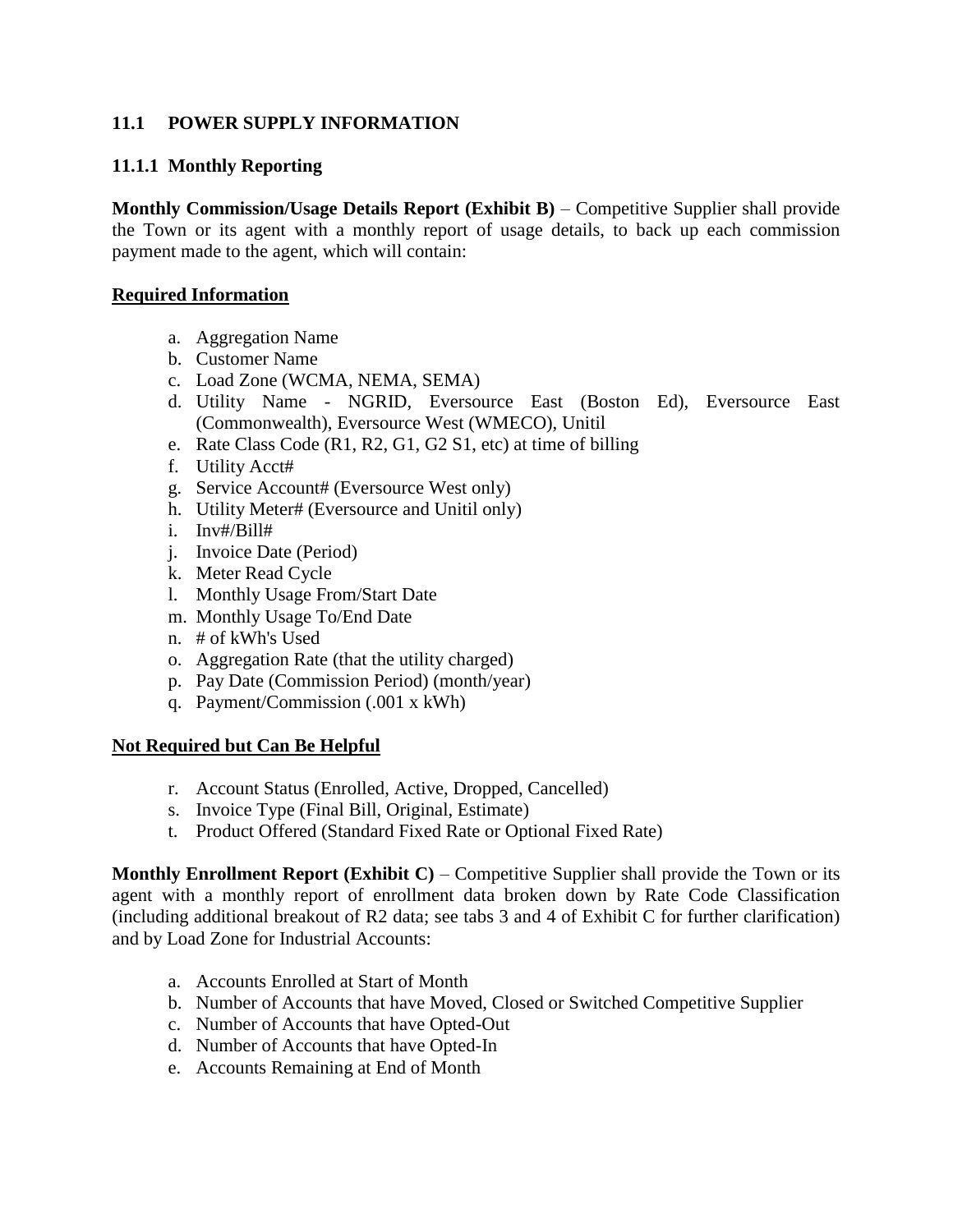The monthly reports will be due to the Town or its agent within five (5) business days following the close of each month. This information shall be provided in electronic format.

## **11.1.2 Consumer-Related Data**

On and after the Service Commencement Date, Competitive Supplier will maintain consumerrelated data in electronic form including utility account number, billing name, billing address, service address historical usage, demand, and ICAP data. Competitive Supplier will make such data available to the Town or its agent upon a Commercially Reasonable request by the Town or its agent.

## **11.1.3 Standard of Care**

Competitive Supplier shall use Commercially Reasonable practice in preparing and providing any information or data required under the ESA. To the extent that Competitive Supplier determines that any information or data provided hereunder is in error, it shall provide such information or data to the Town or its agent within a Commercially Reasonable time.

## **11.2 DISCLOSURE LABEL**

Within fifteen (15) days of the end of the quarter, Competitive Supplier shall present to CPG a copy of the current "Disclosure Label" required by the Department of all Competitive Suppliers to be disclosed to their Participating Consumers which includes information pertaining to Competitive Supplier's power supply and a reasonably detailed description of the sources of Competitive Supplier's power supply used to serve Participating Consumers pursuant to this ESA, except to the extent such disclosure would violate any confidentiality obligations of Competitive Supplier.

## **11.3 BOOKS AND RECORDS**

Competitive Supplier shall keep its books and records in accordance with any applicable regulations or guidelines of the Department, the FERC, and any other Governmental Authority. The Town will have access to any reports mandated by the Securities and Exchange Commission which are available on the Internet "EDGAR" system. Upon a Commercially Reasonable request by the Town and at the Town's expense, Competitive Supplier shall provide back-up for any charge under this ESA questioned by the Town.

## **11.4 COPIES OF REGULATORY REPORTS AND FILINGS**

Upon reasonable request, Competitive Supplier shall provide to the Town a copy of each public periodic or incident-related report or record relating to this ESA which it files with any Massachusetts or federal agency regulating rates, service, compliance with environmental laws, or compliance with affirmative action and equal opportunity requirements, unless the Competitive Supplier is required by law or regulation to keep such reports confidential. The Town shall treat any reports and/or filings received from Competitive Supplier as confidential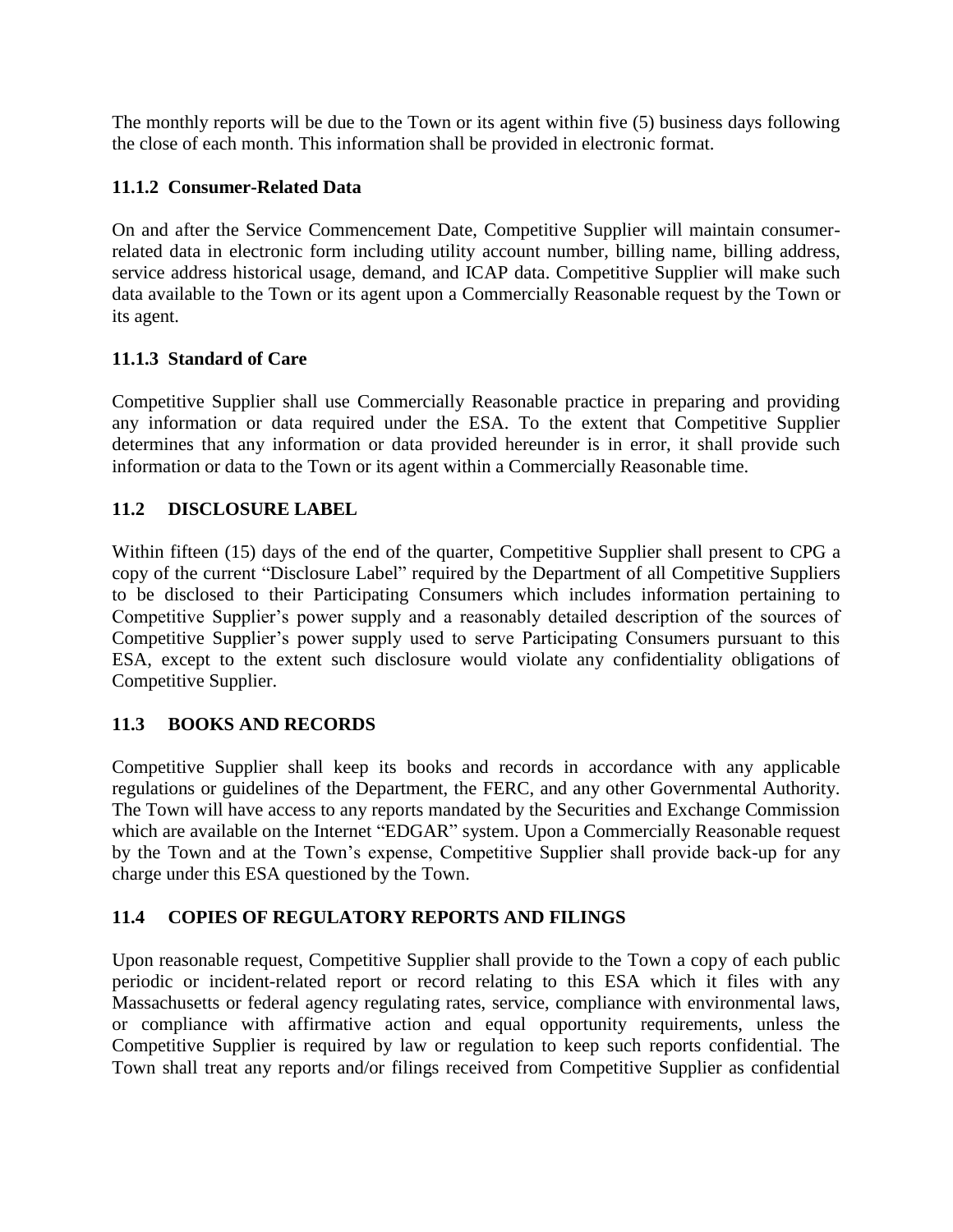information subject to the terms of Article 16. Competitive Supplier shall be reimbursed its reasonable costs of providing such copies.

## **ARTICLE 12 RESOLUTION OF DISPUTES; CHOICE OF LAW**

#### **12.1 CHOICE OF LAW**

This ESA and the rights of the Parties shall be interpreted and determined in accordance with the laws of the Commonwealth of Massachusetts.

#### **12.2 DISPUTE RESOLUTION**

Unless otherwise provided for in this ESA, the dispute resolution procedures of this Article 12.2 shall be the exclusive mechanism to resolve disputes arising under this ESA. The Parties agree to use their respective best efforts to resolve any dispute(s) that may arise regarding this ESA. Any dispute that arises under or with respect to this ESA that cannot be resolved shall in the first instance be the subject of informal negotiations between the Parties involved in the dispute. The dispute shall be considered to have arisen when one Party sends the other Party(ies) involved in the dispute a written notice of dispute. The period for informal negotiations shall be fourteen (14) days from receipt of the written notice of dispute unless such time is modified by written agreement of the Parties involved in the dispute. In the event that the parties involved in the dispute cannot resolve a dispute by informal negotiations, the Parties agree to submit the dispute to mediation. Within fourteen (14) days following the expiration of the time period for informal negotiations, the Parties shall propose and agree upon a neutral and otherwise qualified mediator. In the event that the Parties fail to agree upon a mediator, the Parties shall request that the American Arbitration Association (AAA), Boston, Massachusetts, appoint a mediator and the mediation will be held in Boston, Massachusetts or other mutually agreed to venue. The period for mediation shall commence upon the appointment of the mediator and shall not exceed sixty (60) days, unless such time period is modified by written agreement of the Parties. The decision to continue mediation shall be in the sole discretion of each party involved in the dispute. The Parties will bear their own costs of the mediation. The mediator's fees shall be shared equally by all parties involved in the dispute.

In the event that the Parties cannot resolve a dispute by informal negotiations or mediation, the Parties agree to submit such dispute to arbitration and agree that the arbitration process provided for in this Article 12.2 shall be the exclusive means for resolving disputes which the Parties cannot otherwise resolve through informal negotiation or mediation as described above. Any arbitration hereunder shall be conducted under the Commercial Rules of the AAA as modified herein. Arbitration proceedings shall take place in Boston, Massachusetts, before a single arbitrator who shall be an attorney with at least 20 years of experience in the energy industry, to be jointly selected by the Parties. If the Parties fail to agree upon an arbitrator within thirty (30) days, then either Party may apply to the American Arbitration Association's office in Washington, D. C. to select the arbitrator who must be an attorney at least twenty (20) years of experience in the energy industry. Unless otherwise agreed by the Parties, the dispute must be submitted to the arbitrator for determination within ninety (90) days from the date the arbitrator is selected and the arbitrator shall render his or her decision within thirty (30) days after such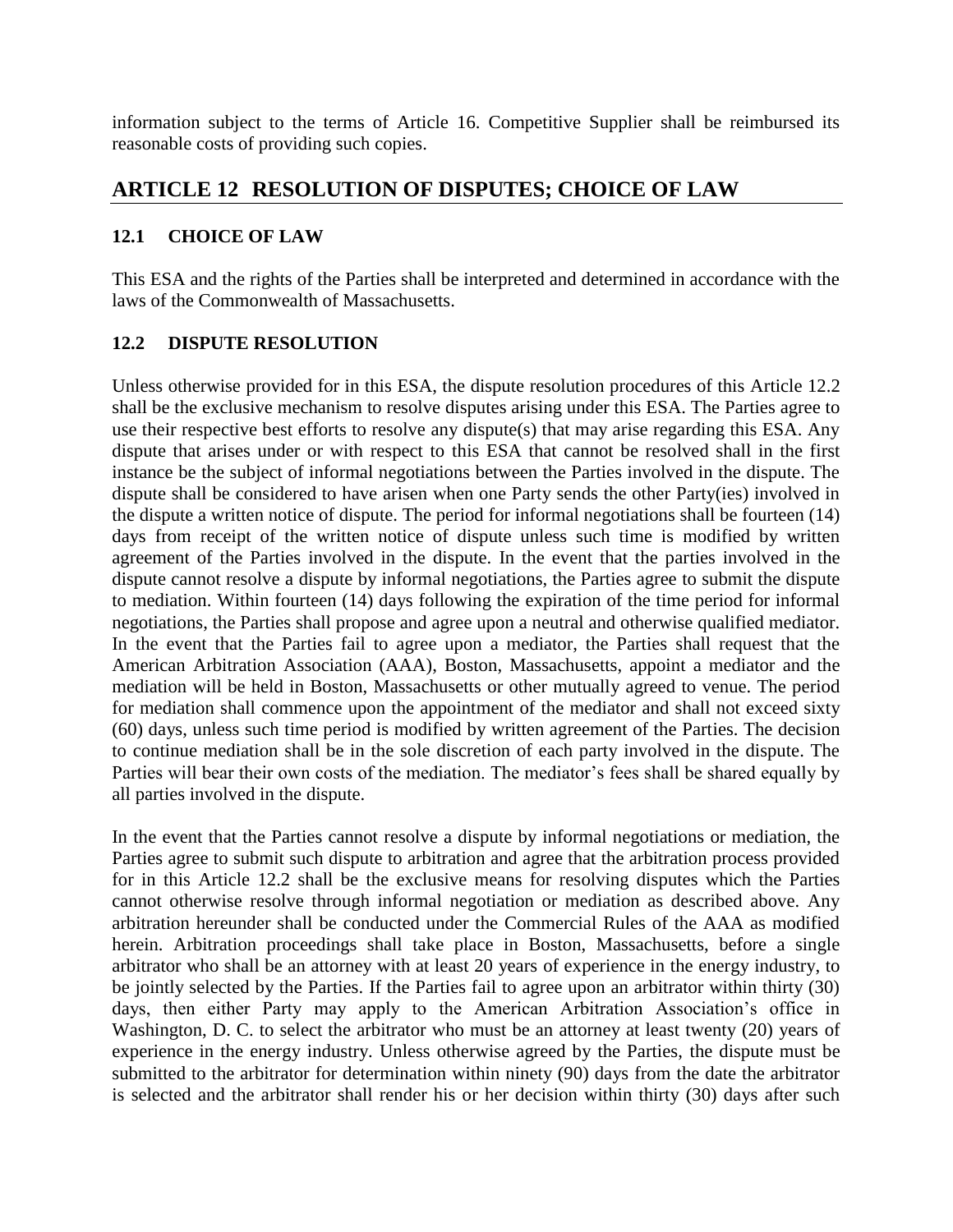submission. Each Party shall use its best efforts and cooperation in order that the dispute is fully submitted to the arbitrator within such ninety (90) day period. All arbitration proceedings shall be confidential. Neither Party shall disclose any information about the evidence produced by the other Party in the arbitration proceedings, except in the course of judicial, regulatory, or arbitration proceeding, or as may be demanded by government authority or otherwise required by law or the rules of a national securities exchange. Before making any disclosure permitted by the preceding sentence, a Party shall give the other Party reasonable advance written notice of the intended disclosure and an opportunity to prevent disclosure. In connection with any arbitration provisions hereunder, each Party shall have the right to take the depositions of individuals including any expert witness retained by the other Party. Additional discovery may be had where the arbitrator so orders, upon a showing of need. Each Party bears the burden of persuasion of any claim or counterclaim raised by that Party. The arbitration provisions of this ESA shall not prevent any Party from obtaining injunctive or other equitable relief from a court of competent jurisdiction to enforce the obligations for which such Party may obtain provisional relief pending a decision on the merits by the arbitrator. Each of the Parties hereby consents to the jurisdiction of Massachusetts courts for such purpose. The arbitrator shall apply Massachusetts law as required under Article 12.1 and shall have authority to award any remedy or relief that a court of the State of Massachusetts could grant in accordance with applicable law and the terms of this ESA, except that the arbitrator shall have no authority to award punitive damages. All attorney's fees and costs of the arbitration shall be borne by the Party incurring such costs or fees except that upon application by the Prevailing Party, the arbitration shall award the Prevailing Party its attorney's fees and expenses to be paid by the other Party. Prevailing Party shall be defined for purpose of this Article 12.2 as the party to which the arbitrator issues an award of monetary damages or otherwise determines substantially prevailed on the merits in the arbitration. Any arbitration award shall be accompanied by a written statement containing a summary of the issues in controversy, a description of the award, and an explanation of the reasons for the award. The arbitrator's award shall be final, binding and non-appealable and judgment may be entered upon such award by any court of competent jurisdiction.

## **ARTICLE 13 INDEMNIFICATION**

### **13.1 INDEMNIFICATION BY THE COMPETITIVE SUPPLIER**

Competitive Supplier shall indemnify, defend and hold harmless the Town ("Indemnified Party") and the Indemnified Party's officers, employees, agents, representatives and independent contractors, from and against any and all costs, claims, liabilities, damages, expenses (including reasonable attorneys' fees), causes of action, suits or judgments, incurred by, on behalf of or involving any one of the foregoing parties to the extent arising directly from or in connection with (i) any material breach by Competitive Supplier of its obligations, covenants, representations or warranties contained in this ESA and not resulting from the actions of the Local Distributor, the Town or its employees or agents, or (ii) Competitive Supplier's actions or omissions taken or made in connection with Competitive Supplier's performance of this ESA that were not Commercially Reasonable. Competitive Supplier further agrees, if requested by the Town, to investigate, handle, respond to, and defend any such claim, demand, or suit at its own expense arising under this Article 13.1.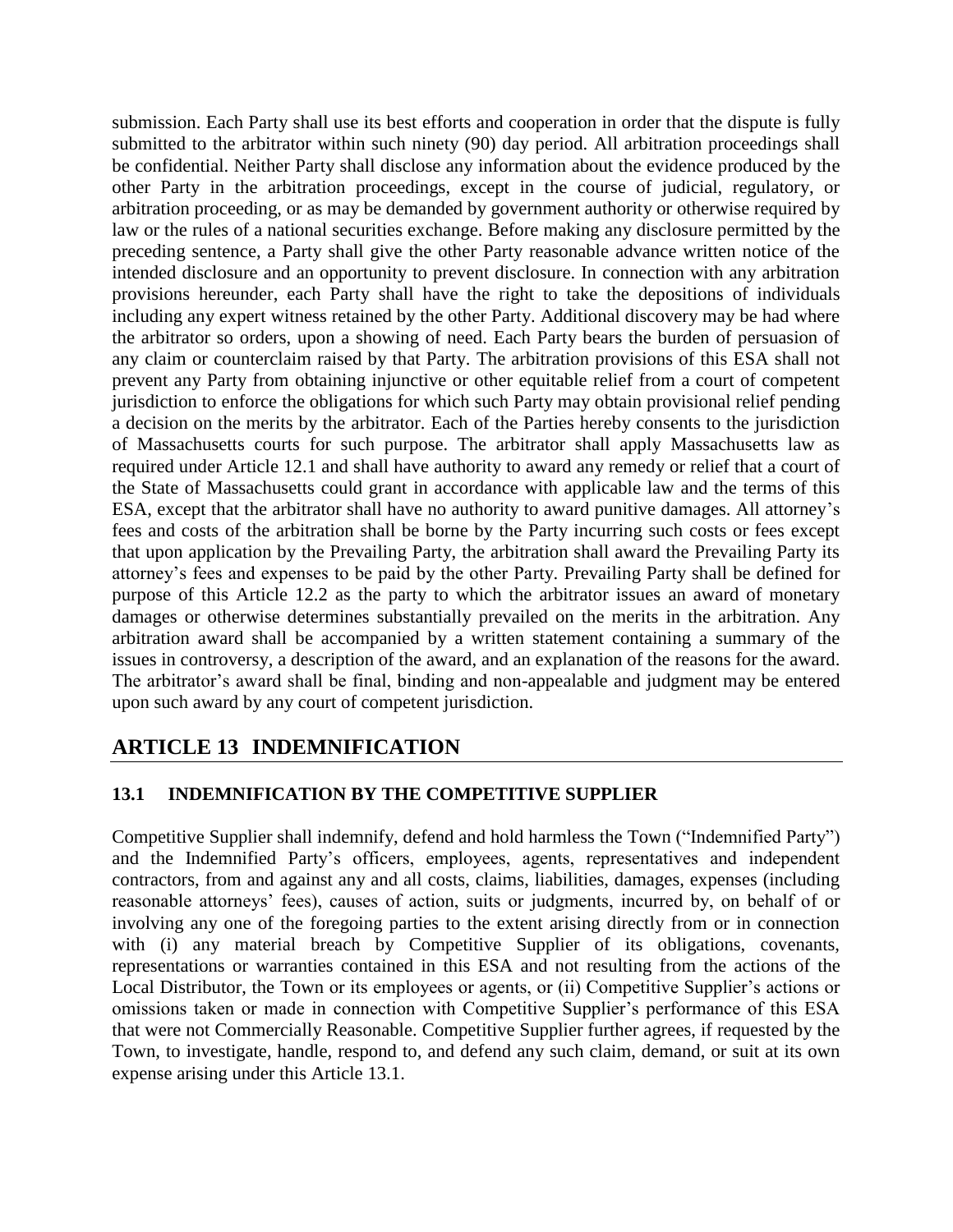#### **13.2 NOTICE OF INDEMNIFICATION CLAIMS**

If the Town seeks indemnification pursuant to this Article 13.2, it shall notify Competitive Supplier of the existence of a claim, or potential claim as soon as practicable after learning of such claim, or potential claim, describing with reasonable particularity the circumstances giving rise to such claim. Upon written acknowledgment by the Competitive Supplier that it will assume the defense and indemnification of such claim, the Competitive Supplier may assert any defenses which are or would otherwise be available to the Town.

### **13.3 SURVIVAL**

Notwithstanding any provision contained herein, the provisions of this Article 13.3 shall survive the termination of this ESA for a period of three (3) years with respect to (i) any claims which occurred or arose prior to such termination and (ii) any losses occurring as a result of the termination.

### **13.4 DUTY TO MITIGATE**

All Parties agree that they have a duty to mitigate damages and covenant that they will use Commercially Reasonable efforts to minimize any damages they may incur as a result of any other Party's performance or non-performance of this ESA.

## **ARTICLE 14 REPRESENTATIONS AND WARRANTIES**

### **14.1 BY THE COMPETITIVE SUPPLIER**

As a material inducement to entering into this ESA, the Competitive Supplier hereby represents and warrants to the Town as of the Effective Date of this ESA as follows:

- a) it is duly organized, validly existing and in good standing under the laws of the jurisdiction of its formation and is qualified to conduct its business in those jurisdictions necessary for it to perform its obligations under this ESA;
- b) it has all authorizations from any Governmental Authority necessary for it to legally perform its obligations under this ESA or will obtain such authorizations in a timely manner prior to when any performance by it requiring such authorization becomes due;
- c) the execution, delivery and performance of this ESA are within its powers, have been duly authorized by all necessary action and do not violate any of the terms or conditions in its governing documents or any contract to which it is a party or any Governmental Rule applicable to it;
- d) subject to the conditions set forth in Article 2.4, this ESA constitutes a legal, valid and binding obligation of the Competitive Supplier enforceable against it in accordance with its terms, and the Competitive Supplier has all rights such that it can and will perform its obligations to the Town in conformance with the terms and conditions of this ESA, subject to bankruptcy, insolvency, reorganization and other laws affecting creditor's rights generally and general principles of equity;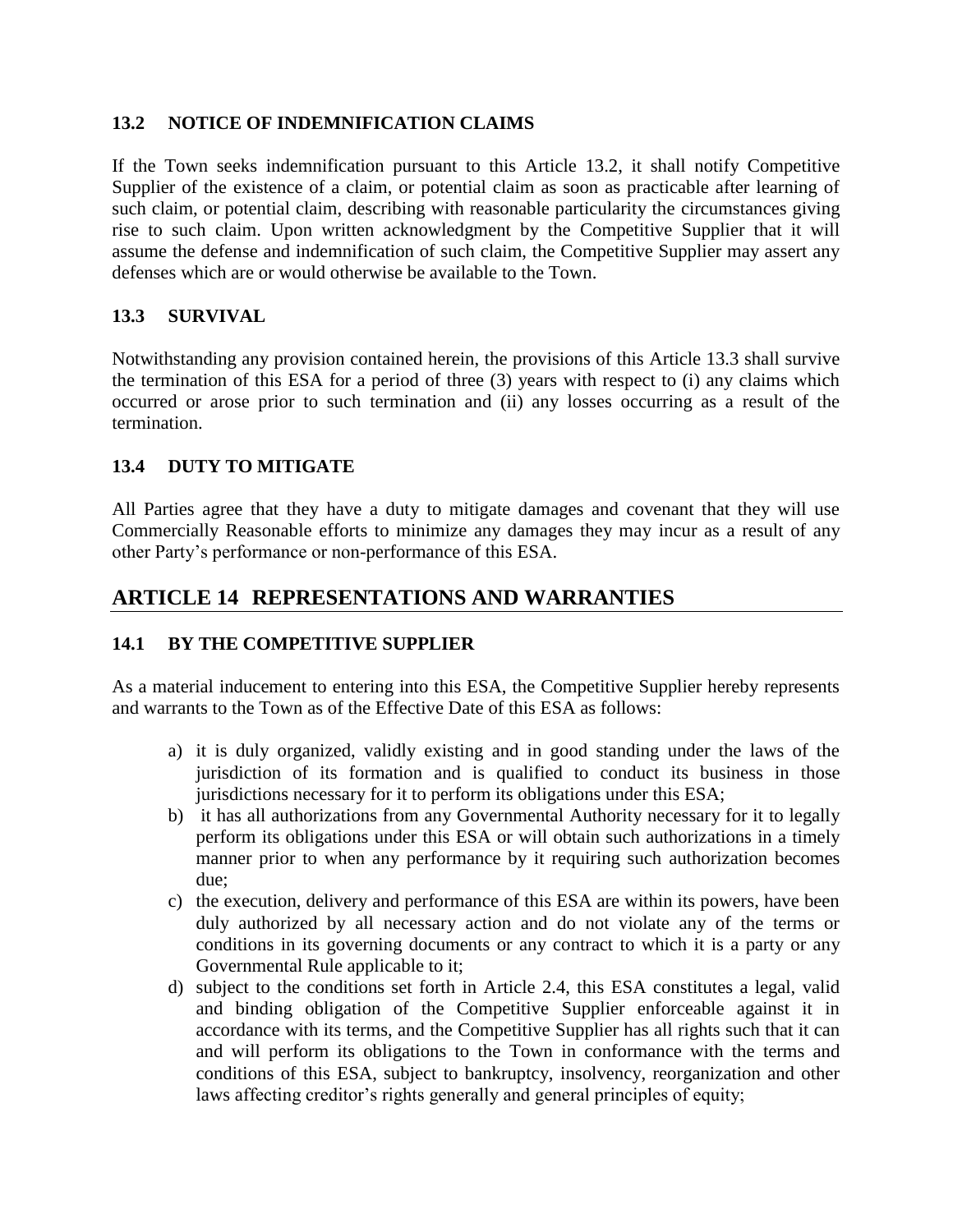- e) no Bankruptcy is pending against it or to its knowledge threatened against it;
- f) none of the documents or other written information furnished by or on behalf of Competitive Supplier to the Town pursuant to this ESA, contains any untrue statement of a material fact or omits to state any material fact required to be stated therein or necessary to make the statements contained herein or therein, in the light of the circumstances in which they were made, not misleading; and
- g) all information furnished by Competitive Supplier in response to the Request for Proposals for competitive electric supply services is true and accurate.

### **14.2 BY THE TOWN**

As a material inducement to entering into this ESA, the Town hereby represents and warrants to Competitive Supplier as of the effective date of this ESA as follows:

- a) this ESA constitutes the legal, valid and binding obligation of the Town enforceable in accordance with its terms;
- b) the execution, delivery and performance of this ESA are within the Town's powers, have been or will be duly authorized by all necessary action;
- c) the Town has all authorizations from any Governmental Authority necessary for it to legally perform its obligations under this ESA or will obtain such authorizations in a timely manner prior to when any performance by it requiring such authorization becomes due;
- d) all Participating Consumers are bound as principals to this ESA; and
- e) no Bankruptcy is pending or threatened against the Town.

## **ARTICLE 15 INSURANCE**

In order to help support the indemnifications provided in Article 13, and its other promises and covenants stated herein, Competitive Supplier shall secure and maintain, at its own expense, throughout the term of this ESA, comprehensive commercial general liability insurance of at least \$1,000,000 combined single limit and excess liability coverage of at least \$3,000,000 with insurers and with the Town named as additional insured. Competitive Supplier shall provide the Town with evidence, reasonably satisfactory to the Town, of its required insurance hereunder, upon request.

## **ARTICLE 16 CONFIDENTIALITY**

Competitive Supplier acknowledges that the Town is subject to public records laws, including without limitation, M.G.L. c. 4, § 7, cl. 26 and M.G.L. c. 66, § 10. To the extent not prohibited by such laws, each Party shall keep confidential, and shall not disseminate to any third party (other than such Party's affiliates or any third parties specified in Section 2.5 of this ESA) or use for any other purpose (except with written authorization, such authorization not to be unreasonably withheld), any information received from the other that is confidential or proprietary in nature unless legally compelled (by deposition, inquiry, request for production of documents, subpoena, civil investigative demand or similar process, or by order of a court or tribunal of competent jurisdiction, or in order to comply with applicable rules or requirements of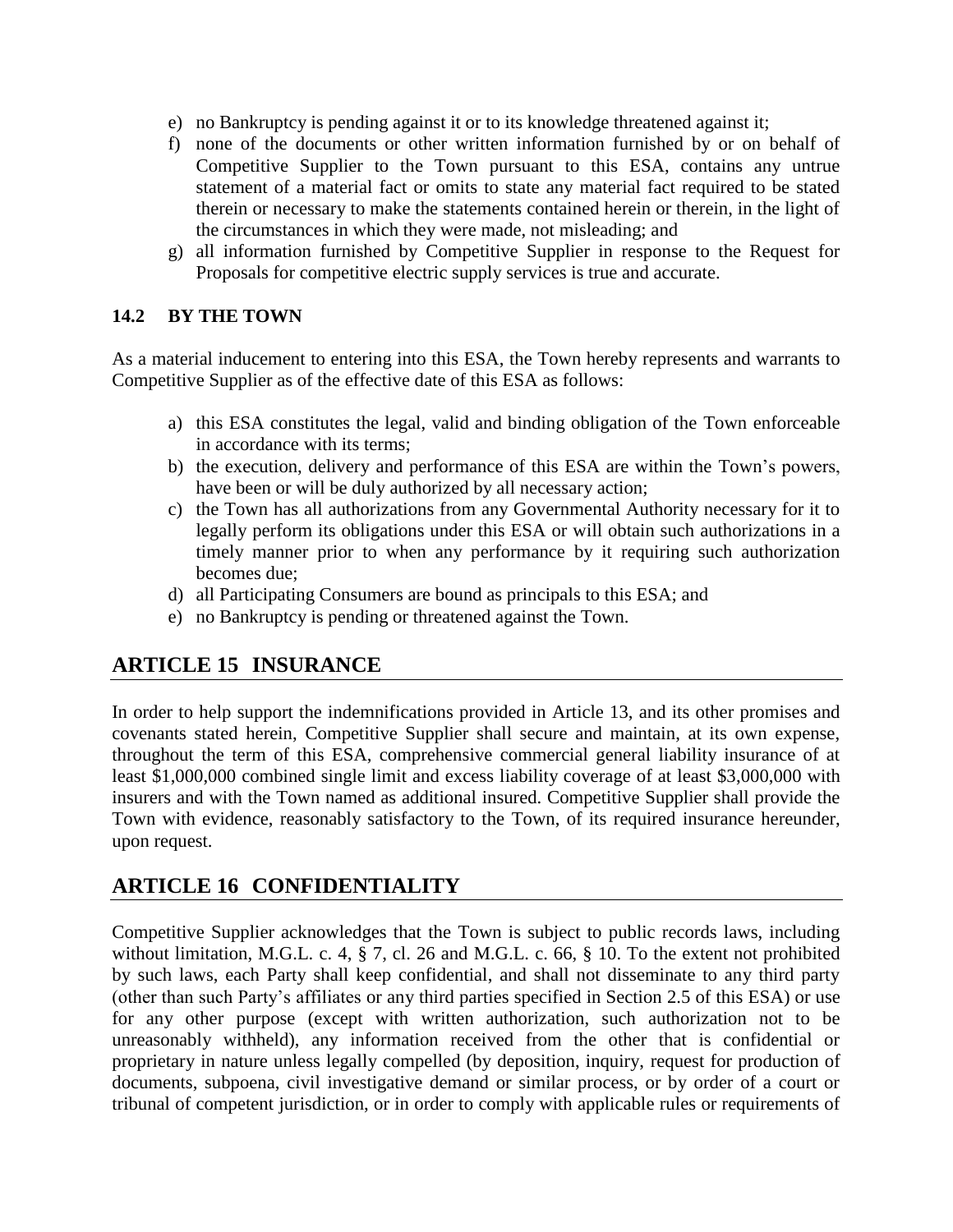any stock exchange, government department or agency or other Governmental Authority, or by requirements of any securities law or regulation or other Governmental Rule) or as necessary to enforce the terms of this ESA. The Party receiving confidential or proprietary information shall have no obligation with respect to such information which: (i) is or becomes generally available to the public other than as a result of disclosure by the receiving Party; (ii) was in its possession prior to disclosure hereunder and which was not acquired directly or, to the Party's knowledge, indirectly from the disclosing Party; (iii) was received from a non-party to this ESA who to the receiving Party's knowledge, was not subject to a confidentiality agreement or fiduciary obligation regarding information; (iv) was independently developed by the receiving Party without reference to the information.

Either Party may disclose the terms of this ESA to its affiliates, and to its and officers, directors, employees, attorneys, accountants and third party vendors as reasonably necessary to accommodate Competitive Supplier's provision of All-Requirements Power Supply or other performance pursuant to this ESA, and otherwise to entities that have executed a non-disclosure certificate or agreement in a form mutually acceptable to the Parties. This Article 16 shall survive the termination of this ESA for a period of two (2) years.

If either Party is compelled to disclose any confidential information of the other Party, such Party shall request that such disclosure be protected and maintained in confidence to the extent reasonable under the circumstances and use Commercially Reasonable efforts to protect or limit disclosure with respect to commercially sensitive terms. In addition, notwithstanding the public records laws referenced above, such Party shall provide the other Party with prompt notice of the requirement to disclose confidential information in order to enable the other Party to seek an appropriate protective order or other remedy, and such Party shall consult with the other Party with respect to the other Party taking steps to resolve the scope of any required disclosure. In the event the Competitive Supplier requests the Town's assistance in protecting the confidentiality of information and the Town anticipates that it will incur costs in fulfilling the Competitive Supplier's request, it shall give the Competitive Supplier an estimate of such costs. Upon receiving the estimate, Competitive Supplier shall determine if it continues to request the Town's assistance, and if so, the Competitive Supplier shall reimburse the Town for all costs, up to the estimated amount, reasonably incurred by the Town in connection with such efforts.

For the avoidance of doubt, the information related to this ESA that is considered confidential and proprietary in nature shall include the following:

- a) any account information related to the Participating Consumers including, without limitation, historic usage data, metering, and billing and payment information;
- b) any information regarding transactions entered into by Competitive Supplier and any third parties in connection with the provision of All-Requirements Power Supply;
- c) any list of Participating Consumers and Eligible Consumers;
- d) any information disclosed by a Party during any settlement discussions;
- e) Competitive Supplier's insurance certificates;
- f) any financial security instrument(s) provided by Competitive Supplier;
- g) any non-public information provided by Competitive Supplier; and
- h) any information which either Party should reasonably understand to be confidential and proprietary by virtue of the sensitive nature of the information.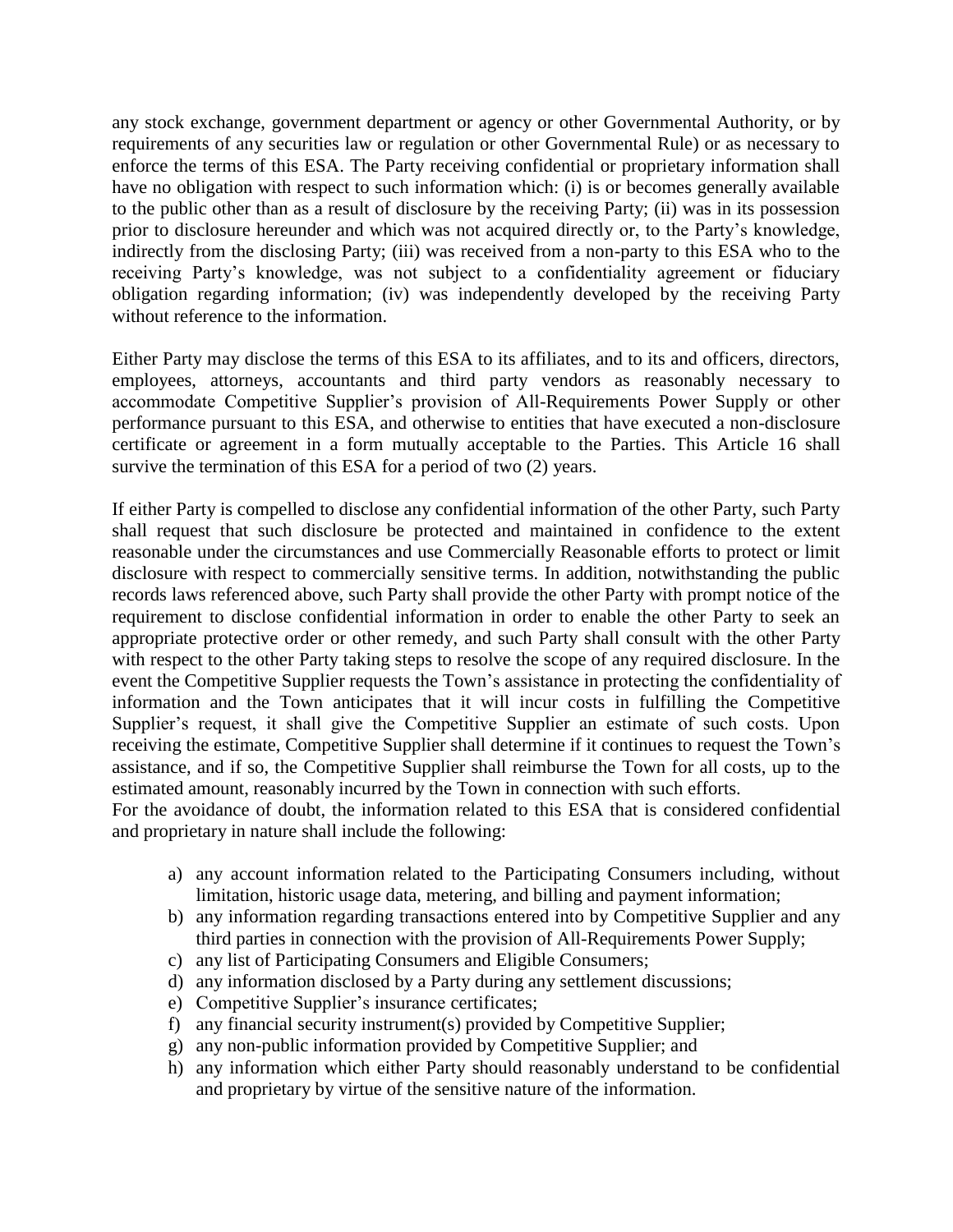## **ARTICLE 17 REGULATORY EVENT/NEW TAXES**

If, after the Effective Date, a Regulatory Event occurs or New Taxes are imposed, and such event or taxes have a direct, material and adverse effect on the economic benefits to a Party of this ESA, the affected Party shall send written notice to the other Party, setting forth the Regulatory Event or New Taxes and reasonably demonstrating the effect of the same on the affected Party. Upon delivery of such notice, the Parties shall use reasonable efforts to negotiate an amendment to this ESA to mitigate such effect. Alternatively, if as a direct result of such a Regulatory Event or New Taxes, the Competitive Supplier incurs additional, material costs, the Competitive Supplier shall provide a written notice to the Town that documents: a) the effective date of the Regulatory Event or New Taxes; b) a detailed explanation and reasonable demonstration of the material costs incurred as a result of the Regulatory Event or New Taxes; c) the timing of the cost impact to be incurred by the Competitive Supplier; d) the proposed price increase per kWh to be passed on to Participating Consumers; and e) a proposed plan for coordinating with the Local Distributor for an increase in the price per kWh that is billed by the Local Distributor, designed to reimburse the Competitive Supplier for such cost impact. If the Town and the Competitive supplier cannot agree on the amendment to this ESA or reimbursement contemplated by this section, the matter may be subject to dispute resolution in accordance with section 12.2. In no event shall a price change become effective without providing Participating Consumers with a 30-day advance notice of the price change.

## **ARTICLE 18 MISCELLANEOUS**

## **18.1 NO ASSIGNMENT WITHOUT PERMISSION**

Competitive Supplier shall not assign its rights and privileges under this ESA without the prior written approval of the Town. Such approval may be denied at the reasonable discretion of the Town if it determines that the proposed assignee does not have at least the same financial ability as the assigning Competitive Supplier. Notwithstanding the foregoing, the Town may not unreasonably withhold its consent to an assignment to an affiliated entity under common control or management with Competitive Supplier or Competitive Supplier's corporate parent. Competitive Supplier's assignee shall agree in writing to be bound by the terms and conditions of this ESA. The Town may assign this ESA without the prior consent of Competitive Supplier provided that (i) the proposed assignee has at least the same financial ability as the Town, (ii) such assignment is in accordance with the Program approved by the Department, and (iii) such assignment would not in any way impair the rights and interests of Competitive Supplier under this ESA. The rights and obligations created by this ESA shall inure to the benefit of, and be binding upon, the successors and permitted assigns of, the respective Parties hereto.

### **18.2 DIRECT MARKETING**

Prior to the introduction of any new product or service which Competitive Supplier may wish to make available to Participating Consumers, Competitive Supplier agrees to (i) give the Town written notice of such new product or service and (ii) subject to the entry into reasonable confidentiality terms to the extent permitted by law and mutually acceptable to the Parties, discuss with the Town the possible inclusion of such new product or service in this aggregation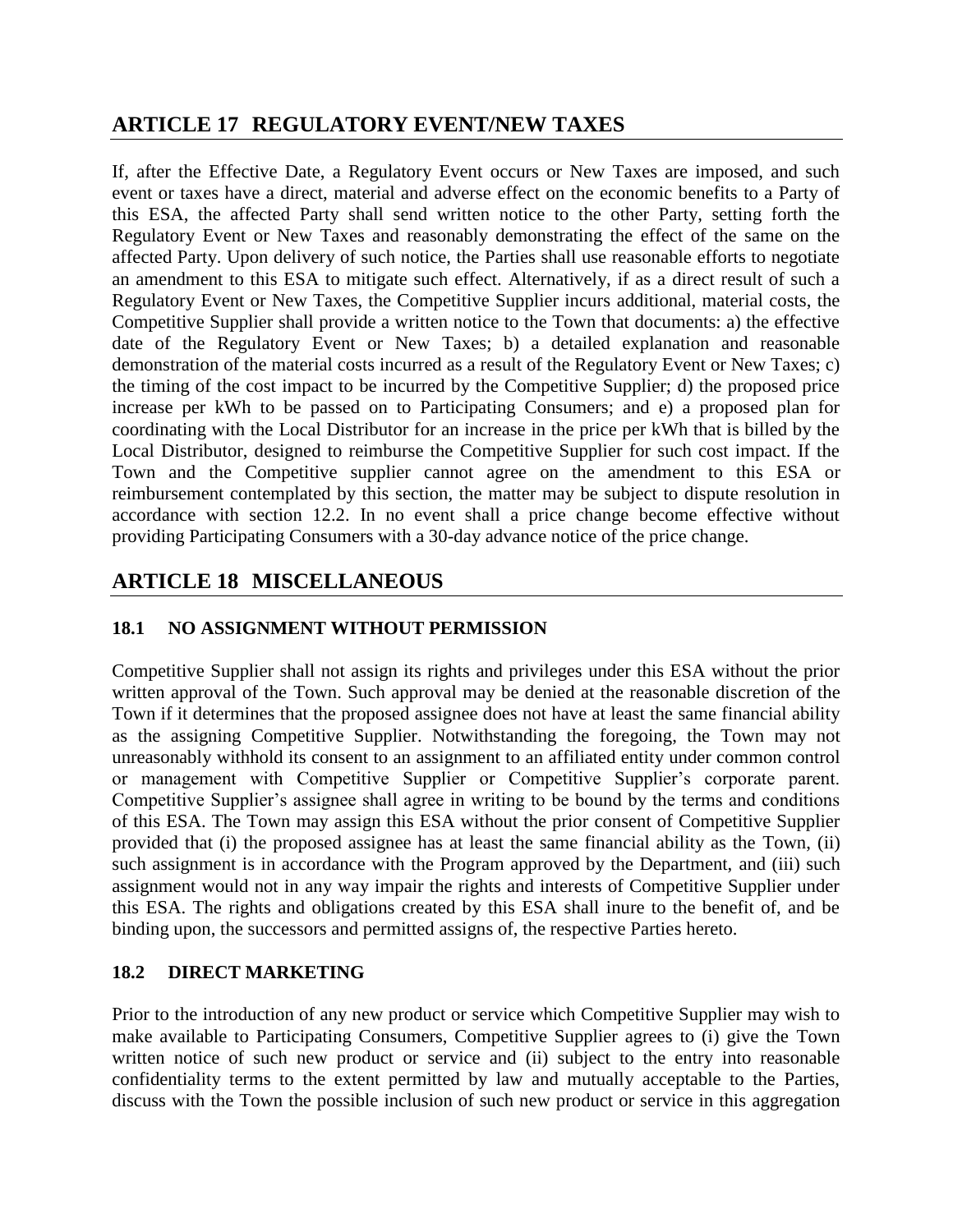program. The Parties agree to negotiate in good faith the terms, conditions, and prices for such products and services which the Parties agree should be included in a Town aggregation program. Any new product or service that the Competitive Supplier and/or the Town wish to make available to Participating Consumers is subject to Department approval.

Competitive Supplier also agrees not to engage in any direct marketing to any Participating Consumer that relies upon Competitive Supplier's unique knowledge of, or access to, Participating Consumers gained as a result of this ESA. For the purposes of this provision, "direct marketing" shall include any telephone call, mailing, electronic mail, or other contact between the Competitive Supplier and the Consumer. Broad-based programs of the Competitive Supplier that do not rely on unique knowledge or access gained through this ESA will not constitute such "direct marketing."

The Competitive Supplier may only communicate with Participating Consumers and/or use the lists of Eligible Consumers and Participating Consumers to send Department-approved educational materials, opt-out notices or other communications essential to the operation of the Program. Such lists may not be used by the Competitive Supplier to market any additional products or services to Eligible Consumers or Participating Consumers.

### **18.3 NOTICES**

All notices, demands, requests, consents or other communications required or permitted to be given or made under this ESA shall be in writing and addressed to:

If to Competitive Supplier:

Jeff Gordon First Point Power, LLC 2000 Chapel View Blvd, Suite 450 Cranston, RI 02920 (401) 267-4480 (phone) (877) 206-4855 (fax) jeff@firstpointpower.com

Colonial Power Group, Inc. Town of Ashby 5 Mount Royal Avenue, Suite 5-350 895 Main Street Marlborough, Massachusetts 01752 Ashby, MA 01431 (508) 485-5858 ext. 3 (phone) (978) 386-2424 ext. 25 (508) 485-5854 (fax) mark@colonialpowergroup.com

If to Town: With a Copy To:

Mr. Mark Cappadona Mr. Robert B. Hanson, Town Administrator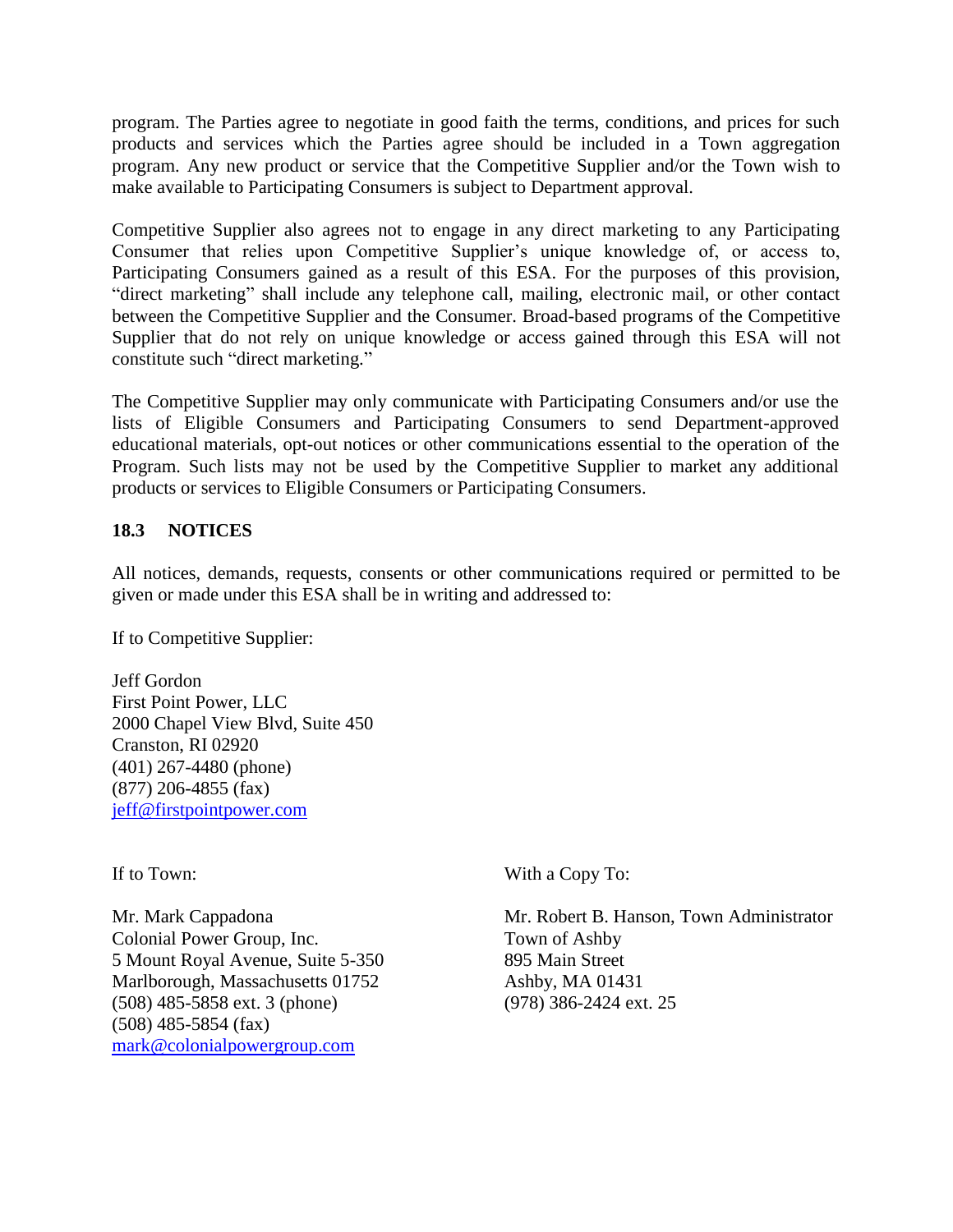Notices hereunder shall be deemed properly served (i) by hand delivery, on the day and at the time on which delivered to the intended recipient at the address set forth in this ESA; (ii) if sent by mail, on the third business day after the day on which deposited in the United States certified or registered mail, postage prepaid, return receipt requested, addressed to the intended recipient at its address set forth in this ESA; or (iii) if by Federal Express or other reputable express mail service, on the next business day after delivery to such express mail service, addressed to the intended recipient at its address set forth in this ESA. Any party may change its address and contact person for the purposes of this Article 18.3 by giving notice thereof in the manner required herein.

### **18.4 CHANGES IN EMERGENCY AND SERVICE CONTACT PERSONS**

In the event that the name or telephone number of any emergency or service contact for the Competitive Supplier changes, Competitive Supplier shall give prompt notice to the Town in the manner set forth in Article 18.3. In the event that the name or telephone number of any such contact person for the Town changes, prompt notice shall be given to the Competitive Supplier in the manner set forth in Article 18.3.

### **18.5 ENTIRE ESA; AMENDMENTS**

This ESA and the Related Documents constitute the entire agreement between the Parties hereto with respect to the subject matter hereof and supersedes all prior oral or written agreements and understandings between the Parties relating to the subject matter hereof. This ESA may only be amended or modified by a written instrument signed by all Parties hereto.

### **18.6** *FORCE MAJEURE*

If by reason of *Force Majeure* any Party is unable to carry out, either in whole or in part, its obligations herein contained, such Party shall not be deemed to be in default during the continuation of such inability, provided that: (i) the non-performing Party, within two (2) weeks after the occurrence of the *Force Majeure*, gives all other Parties hereto written notice describing the particulars of the occurrence; (ii) the suspension of performance be of no greater scope and of no longer duration than is required by the *Force Majeure*; (iii) no obligations of the Party which were to be performed prior to the occurrence causing the suspension of performance shall be excused as a result of the occurrence; and (iv) the non-performing Party shall use Commercially Reasonable efforts to remedy with all reasonable dispatch the cause or causes preventing it from carrying out its obligations. If any event of *Force Majeure* continues for a period of sixty (60) days or longer, either Party may terminate this ESA by sending the other Party a written notice as set forth in Article 4.2; *provided, however*, that the same shall not constitute a default under this ESA and shall not give rise to any damages.

### **18.7 EXPENSES**

Each Party hereto shall pay all expenses incurred by it in connection with its entering into this ESA, including without limitation, all of its attorneys' fees and expenses.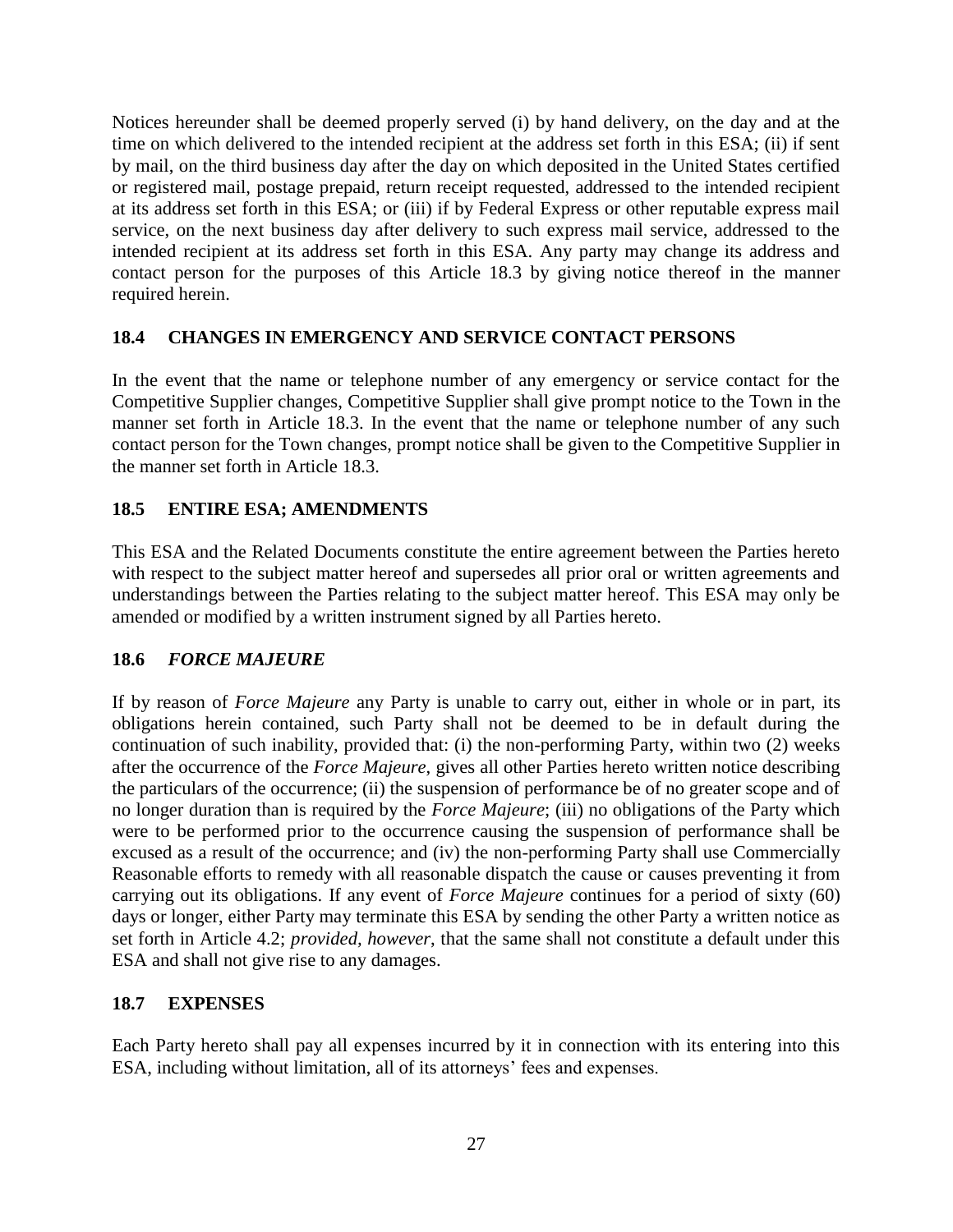#### **18.8 NO JOINT VENTURE**

Competitive Supplier will perform all services under this ESA as an independent contractor. Nothing herein contained shall be deemed to constitute any Party a partner, agent or legal representative of the other Party or to create a joint venture, partnership, agency or any relationship between the Parties. The obligations of the Town and the Competitive Supplier hereunder are individual and neither collective nor joint in nature.

### **18.9 JOINT WORK PRODUCT**

This ESA shall be considered the work product of all Parties hereto, and, therefore, no rule of strict construction shall be applied against either Party.

#### **18.10 COUNTERPARTS**

This ESA may be executed in counterparts, each of which shall be deemed an original and all of which shall constitute a single agreement.

### **18.11 THIRD PARTIES**

The Parties acknowledge that the Price for energy as described in Exhibit A includes a commission fee equal to \$0.001 (1 mil) per kWh of Participating Consumers' actual usage payable to CPG, the consultant hired by the Town to develop, implement, and administer the Program as set forth in Exhibit A. The Competitive Supplier agrees to include this commission fee in the Price for energy and to make the monthly commission payments on behalf of Participating Consumers, and acknowledges this obligation as a material obligation of this ESA; provided however, that (i) this ESA remains in full force and effect, and (ii) the commission fee shall be paid fifteen (15) business days following the end of each month, based on prior month meter readings of each Participating Consumer's meter(s) performed by the Local Distributor. This provision shall be binding upon the Parties and all permitted assigns and other successorsin-interest of the Parties. Except as provided in this provision, there shall be no other third-party beneficiaries to this ESA.

#### **18.12 WAIVER**

No waiver by any Party hereto of any one or more defaults by any other Party in the performance of any provision of this ESA shall operate or be construed as a waiver of any future default, whether of like or different character. No failure on the part of any Party hereto to complain of any action or non-action on the part of any other Party, no matter how long the same may continue, shall be deemed to be a waiver of any right hereunder by the Party(ies) so failing. A waiver of any of the provisions of this ESA shall only be effective if made in writing and signed by the Party who is making such waiver.

### **18.13 CO-OPERATION**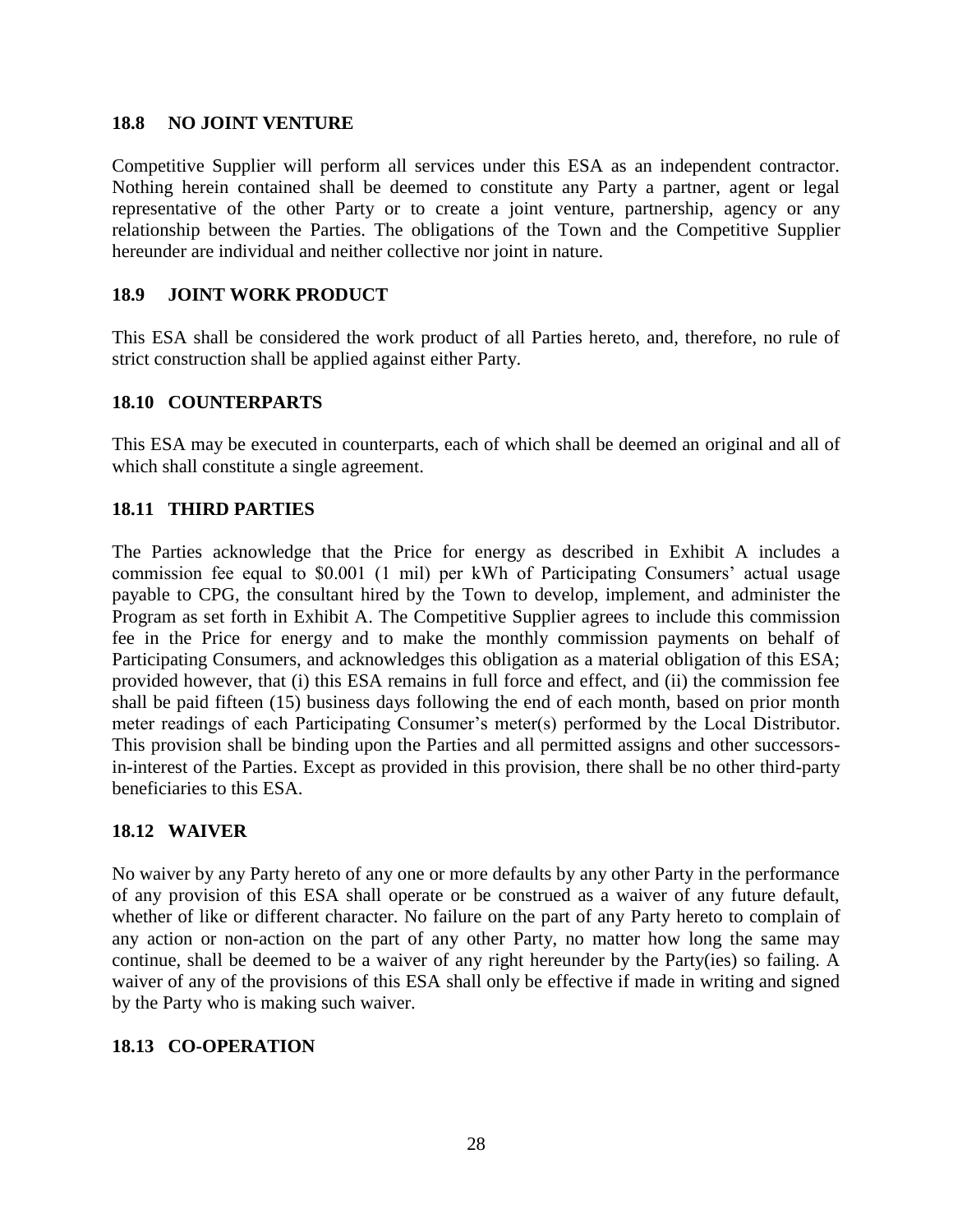Each Party acknowledges that this ESA must be approved by the Department and agree that they shall use Commercially Reasonable efforts to cooperate in seeking to secure such approval.

### **18.14 PLAN**

Competitive Supplier agrees that it has been provided with and had a reasonable opportunity to read the Plan. The Parties agree that the Plan, in the forms as it exists on the Effective Date of this ESA, is incorporated into this ESA by reference, and that it shall be construed harmoniously to the greatest practicable extent; notwithstanding the foregoing, in the event of any conflict between this ESA and the Plan, this ESA shall govern. The Town will provide Competitive Supplier with amendments to the Plan as they are adopted; provided, however, that such amendments are not incorporated into this ESA as a result of such adoption and shall not have any impact on Competitive Supplier's rights or obligations under this ESA. Any amendments hereto must be made in accordance with Article 18.5 of this ESA.

### **18.15 ADVERTISING LIMITATIONS**

Competitive Supplier agrees not to use the name of the Town, or make any reference to the Town in any advertising or other information to be distributed publicly for marketing or educational purposes, unless the Town expressly agrees to such usage. Any proposed use of the name of the Town must be submitted in writing for agreement and prior approval, which shall not be unreasonably withheld, consistent with Article 5.6 hereof. The Town acknowledges that the Competitive Supplier's corporate affiliates own the exclusive right to the trademarked logo and trade name used by Competitive Supplier. No right, license or interest in this trademark and/or trade name is granted to the Town hereunder, and the Town agrees that it shall not assert any right, license or interest with respect to such trademark and/or trade name.

### **18.16 PRESS RELEASES**

The Parties shall not issue a press release or make any public statement with respect to this ESA without the prior written agreement of the other Party with respect to the form, substance and timing thereof, except either Party may make any such press release or public statement when the releasing Party is advised by its legal counsel that such a press release or public statement is required by law, regulation or stock exchange rules, provided however, in such event, the Parties shall use their reasonably good faith efforts to agree as to the form, substance and timing of such release or statement.

### **18.17 HEADINGS AND CAPTIONS**

The headings and captions appearing in this ESA are intended for reference only, and are not to be considered in construing this ESA.

### **18.18 SURVIVAL OF OBLIGATION**

Termination of this ESA for any reason shall not relieve the Town or the Competitive Supplier of any obligation accrued or accruing prior to such termination.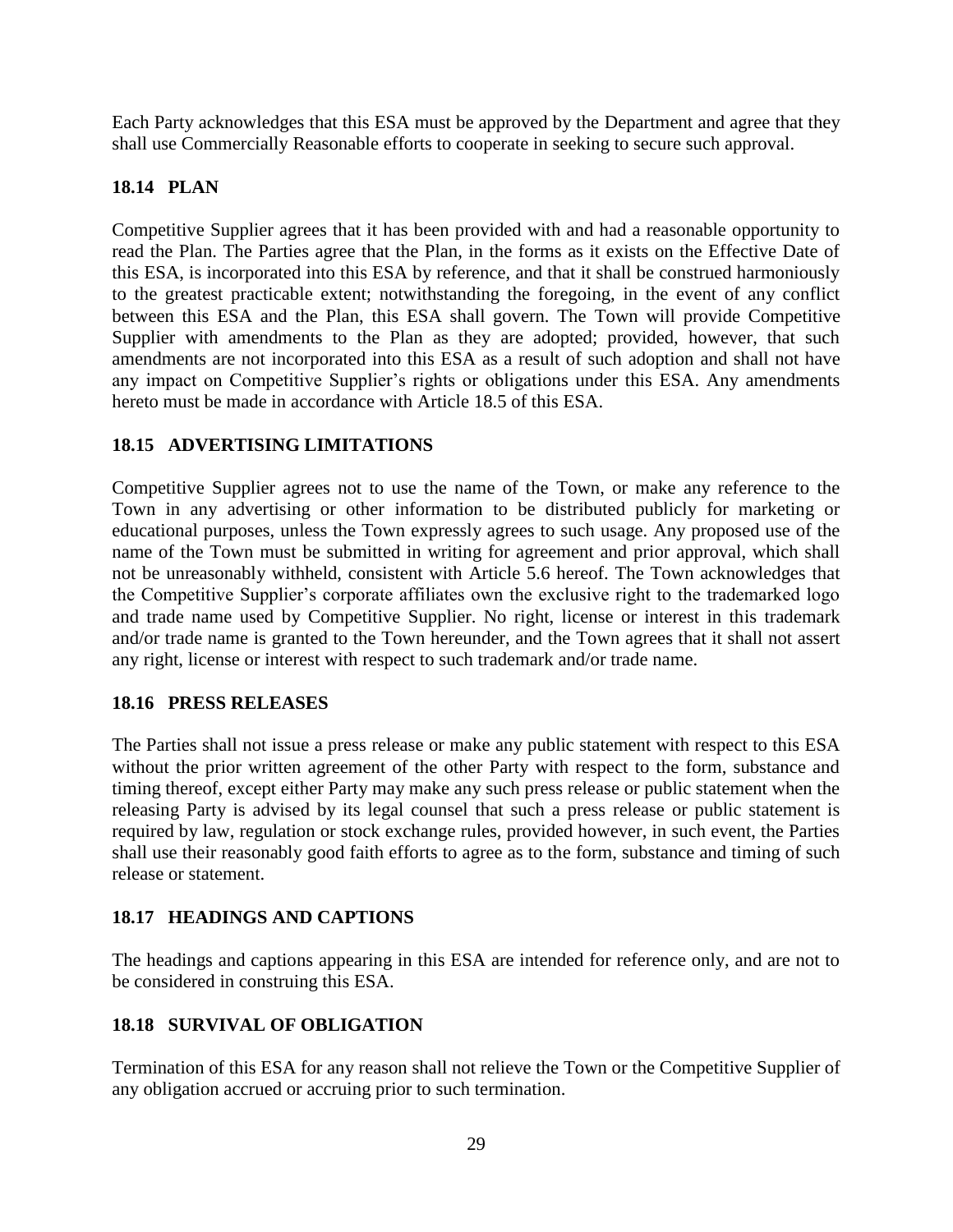#### **18.19 REMEDIES**

#### **18.19.1 General**

Subject to the limitations set forth in Article 18.19.2 below and Article 4, the Town and the Competitive Supplier reserve and shall have all rights and remedies available to each of them at law or in equity with respect to the performance or non-performance of the other Party hereto under this ESA.

#### **18.19.2 Limitations**

NO PARTY HERETO SHALL BE LIABLE FOR CONSEQUENTIAL, INCIDENTAL, PUNITIVE, EXEMPLARY OR INDIRECT DAMAGES, LOST PROFITS OR OTHER BUSINESS INTERRUPTION DAMAGES, BY STATUTE, IN TORT OR CONTRACT. Notwithstanding the foregoing, Competitive Supplier acknowledges that the preceding sentence shall not limit the Town's rights under Article 13.1 to seek indemnification from Competitive Supplier or consequential, punitive, or incidental damages or other such losses claimed by thirdparties.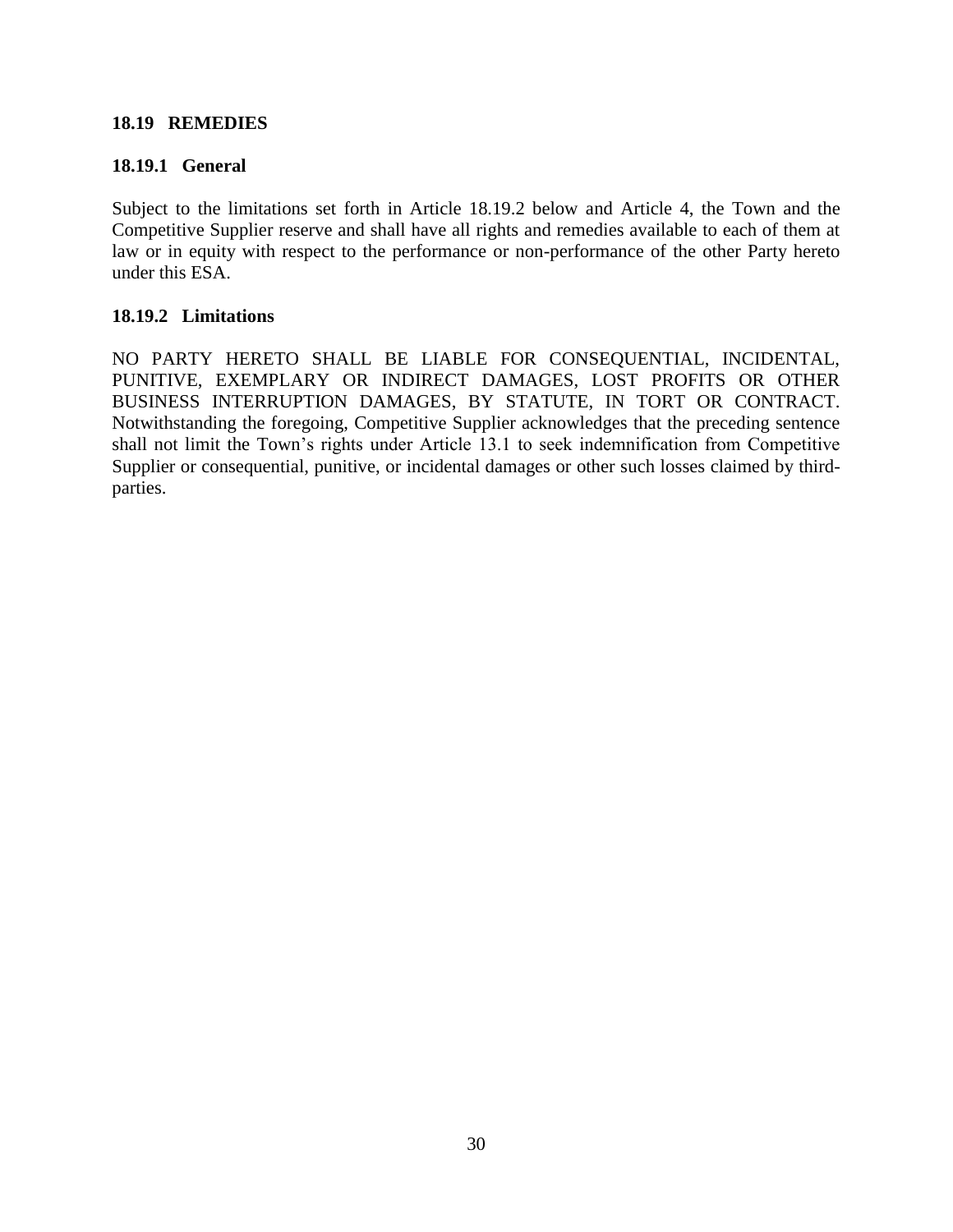IN WITNESS WHEREOF, the Parties hereto have executed this ESA as of the Effective Date

| <b>COMPETITIVE SUPPLIER</b> |                                                                            |  |
|-----------------------------|----------------------------------------------------------------------------|--|
| By:                         |                                                                            |  |
| Name:                       | <b>Peter Schieffelin</b>                                                   |  |
| Title:                      | CEO                                                                        |  |
| Address:                    | 2000 Chapel View Blvd., Suite 450 Cranston, RI 02920                       |  |
| Dated:                      | 5/18/2021                                                                  |  |
| <b>TOWN</b>                 |                                                                            |  |
| By:                         | $\beta$ .                                                                  |  |
| Name:                       | Robert B. Hanson                                                           |  |
| Title:                      | 1 <sup>84</sup> Point<br>36 nuorths<br>Meets MA 722Q<br>Town Administrator |  |
| Address:                    | Town of Ashby<br>895 Main Street<br>\$0.11210<br>Ashby, MA 01431           |  |
| Dated:                      | 5117                                                                       |  |

 $\mathbf{j}$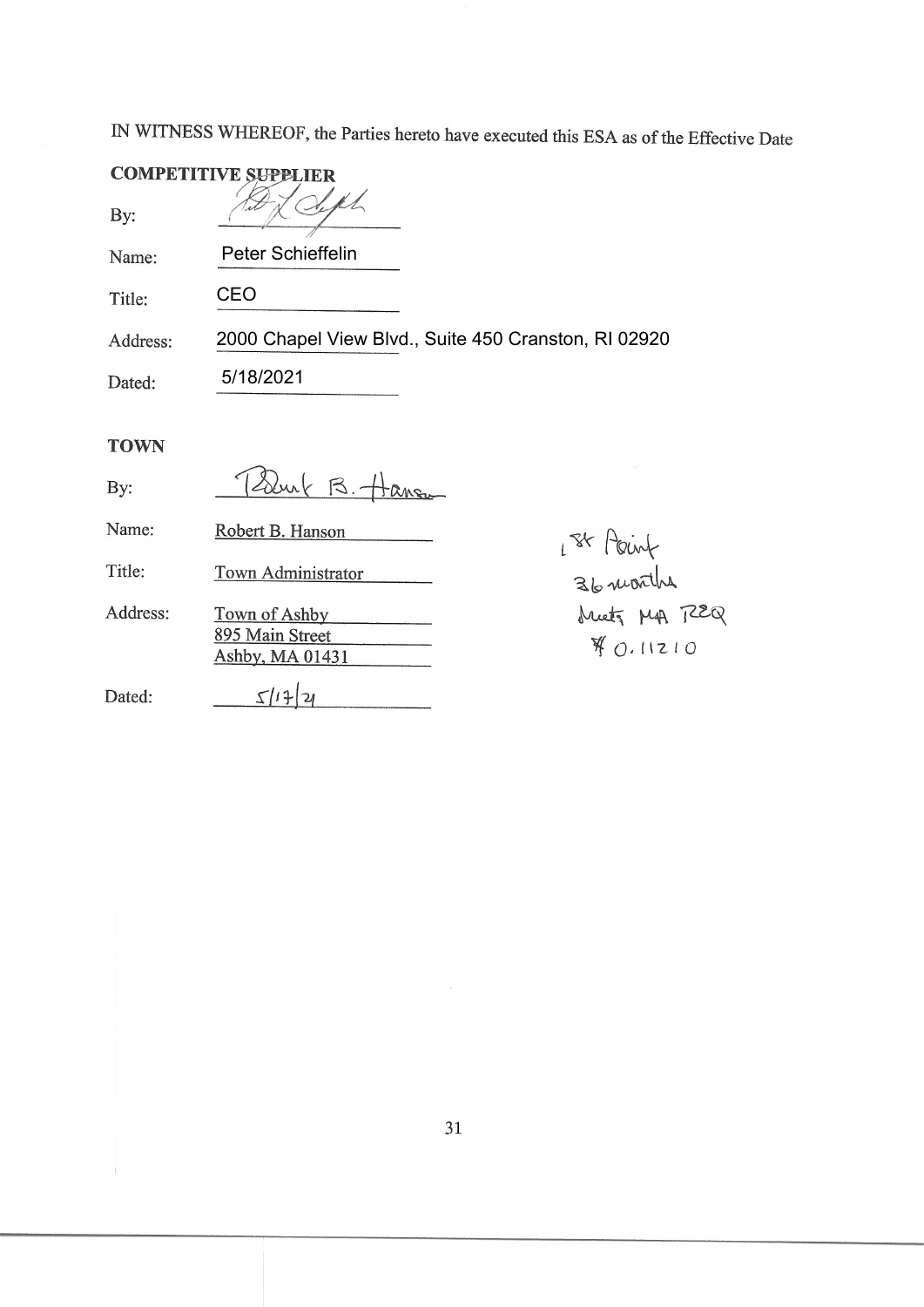### **EXHIBIT A**

## **PRICES AND TERMS Ashby's Community Choice Power Supply Program**

Price by Rate Classification

| <b>Rate Class</b>                 | <b>Price for Period 1</b><br>(November 2021 – November 2024)<br>$\frac{\delta}{kWh}$ |
|-----------------------------------|--------------------------------------------------------------------------------------|
| <b>Residential</b>                | \$0.11210                                                                            |
| <b>Sm Commercial</b>              | \$0.11210                                                                            |
| <b>Med Commercial/Streetlight</b> | \$0.11210                                                                            |

#### **Terms for System Supply Service**

#### **Delivery Term: as set forth in this Exhibit A, extending through the end of the Term as set forth in Article 4.1.**

**Period 1 Pricing**: applies to service commencing with the Participating Consumers' first meter read dates for the month of November 2021 (billed in arrears, therefore the December 2021 billing statements) and terminating with the Participating Consumers' first meter read dates for the month of November 2024 (final bill, therefore the November 2024 billing statements).

The price for All-Requirements Power Supply shall be as stated on this Exhibit A for the applicable Pricing Periods, and shall be fixed for the entire length of each Pricing Period. Prices must include all adders and ancillary charges. For the purposes of clarity, the price includes all costs incurred by Competitive Supplier in relation to (a) the Mystic generating station cost of service agreements, as approved by FERC in docket ER18-1639, and (b) ISO-NE Inventoried Energy Program, as approved by FERC June 18, 2020 (ER19-1428-003). However, the Competitive Supplier may offer price reductions to Participating Consumers at any time during the term of this ESA.

**Start-Up Service Date:** All-Requirements Power Supply will commence at the prices stated above as of the Participating Consumers' first meter read dates for the month of November 2021.

**Renewable Energy in System Supply:** The Competitive Supplier shall include Renewable Energy in the All-Requirements Power Supply mix in an amount equal to the respective requirements of the Massachusetts' (a) Renewable Portfolio Standard, (b) Alternative Energy Portfolio Standard, (c) Clean Energy Standard, and (d) Clean Peak Energy Standard, as each standard is defined as of the date this ESA is entered into and each starting with the year in which load is served on the Start-Up Service Date, or otherwise pay the alternative compliance payment rate as determined by the relevant Massachusetts regulatory authority. For the purposes of clarity, the Competitive Supplier shall be responsible for the final amendments to the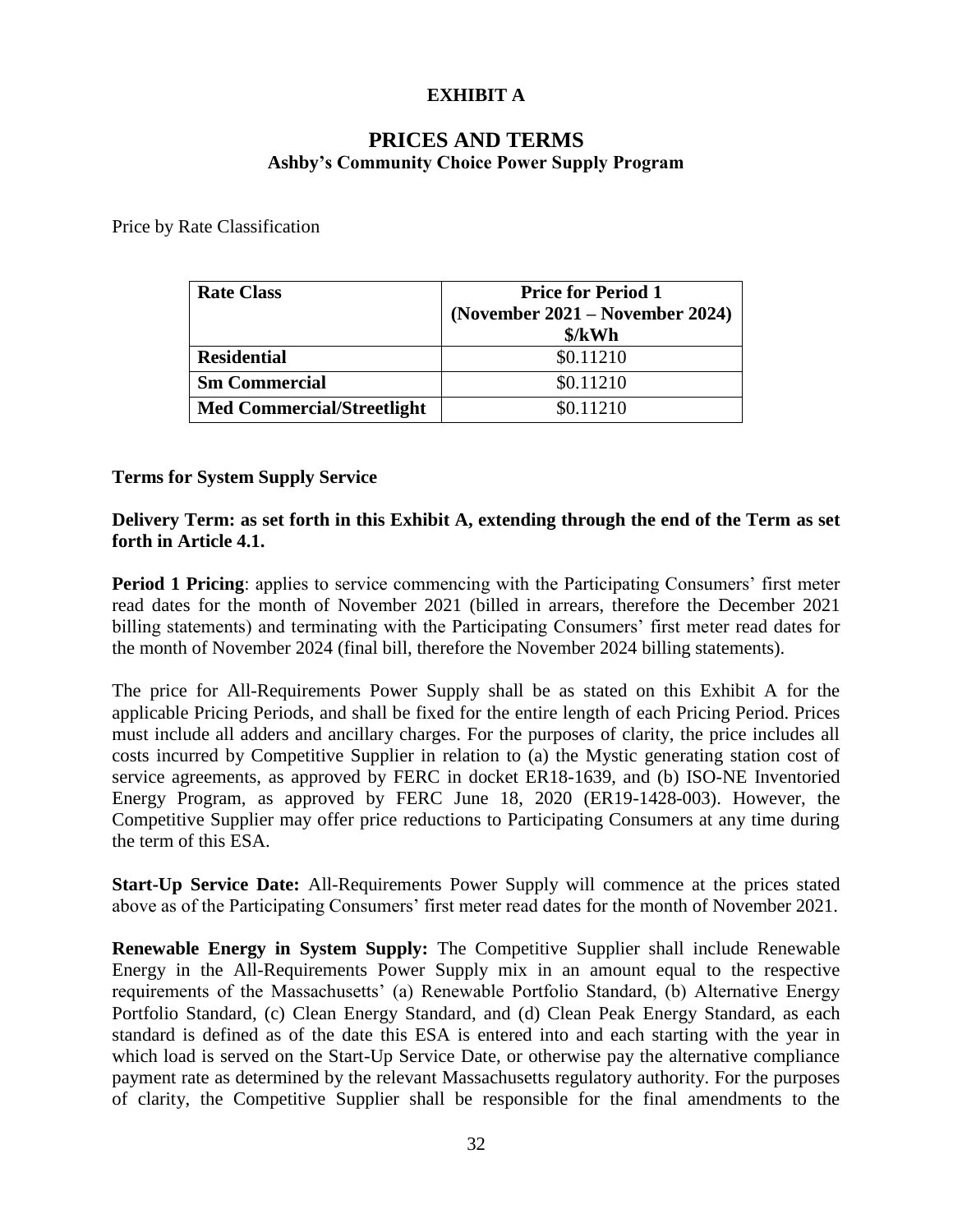regulations of the Renewable Energy Portfolio Standard ("RPS") as filed with the legislature by the Department of Energy Resources on April 16, 2021.

**Term:** The period of delivery of All-Requirements Power Supply shall be consistent with the provisions of Article 4 and Exhibit A of this ESA.

**Eligible Consumer Opt-Out:** Participating Consumers, who elected to opt into the Program, are free to opt-out of the Program utilizing established EDI drop protocols. Such Participating Consumers are to provide five (5) days' notice to the Competitive Supplier of such termination. There are no fees or charges for Participating Consumers to opt-out or terminate service.

**Competitive Supplier's Standard Credit Policy**: The Competitive Supplier will not require a credit review for any Participating Consumer, nor does Competitive Supplier require any Participating Consumer to post any security deposit as a condition for participation in the Program. The Competitive Supplier may terminate service to a Participating Consumer and return such consumer to Basic Service in the event that the consumer fails to pay to Competitive Supplier amounts past-due greater than sixty (60) days.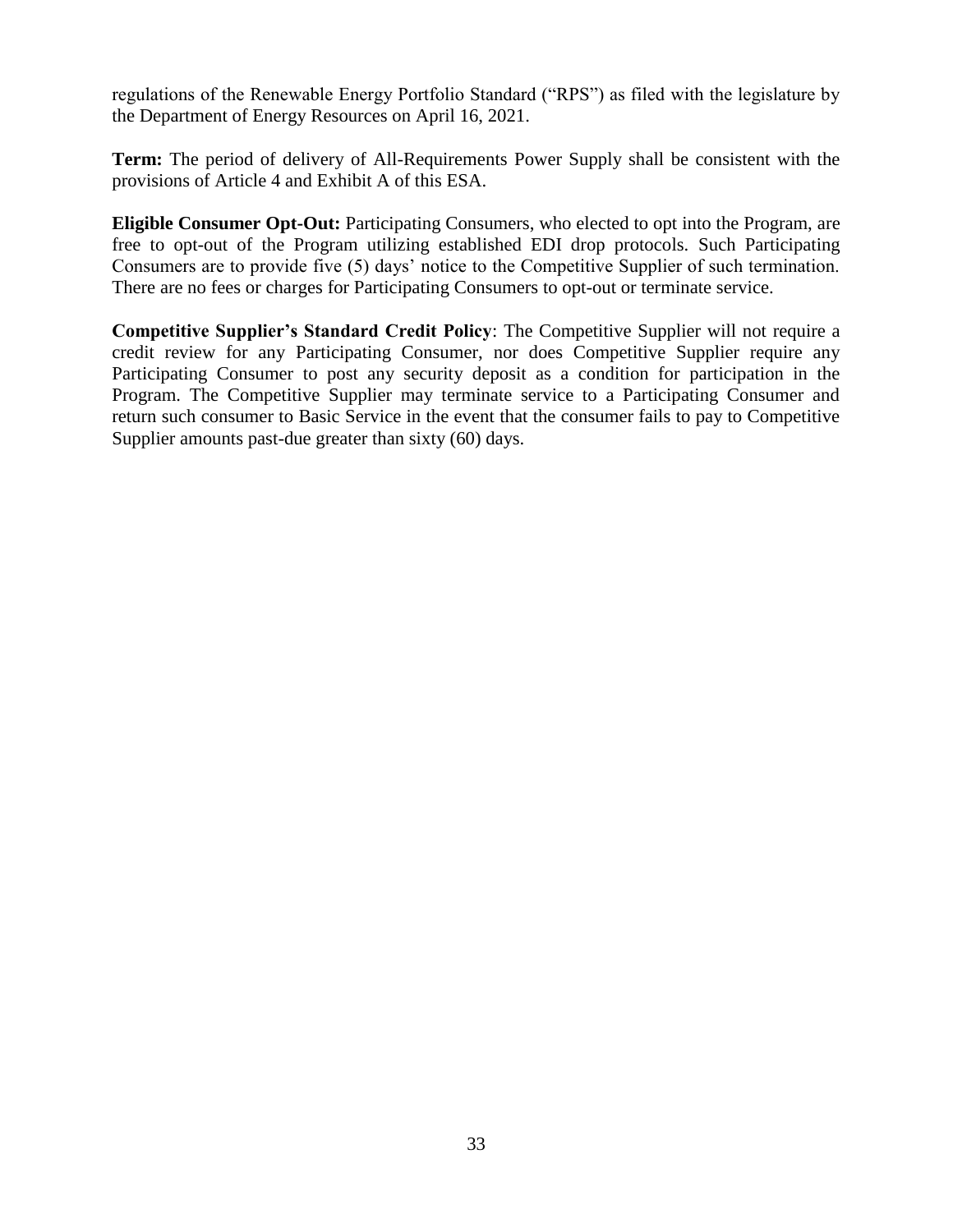## **EXHIBIT B**

# **MONTHLY REPORTING TEMPLATE [Commission/Usage Details]**

 $\sim$  $x \equiv$ Monthly Commission.Usage I